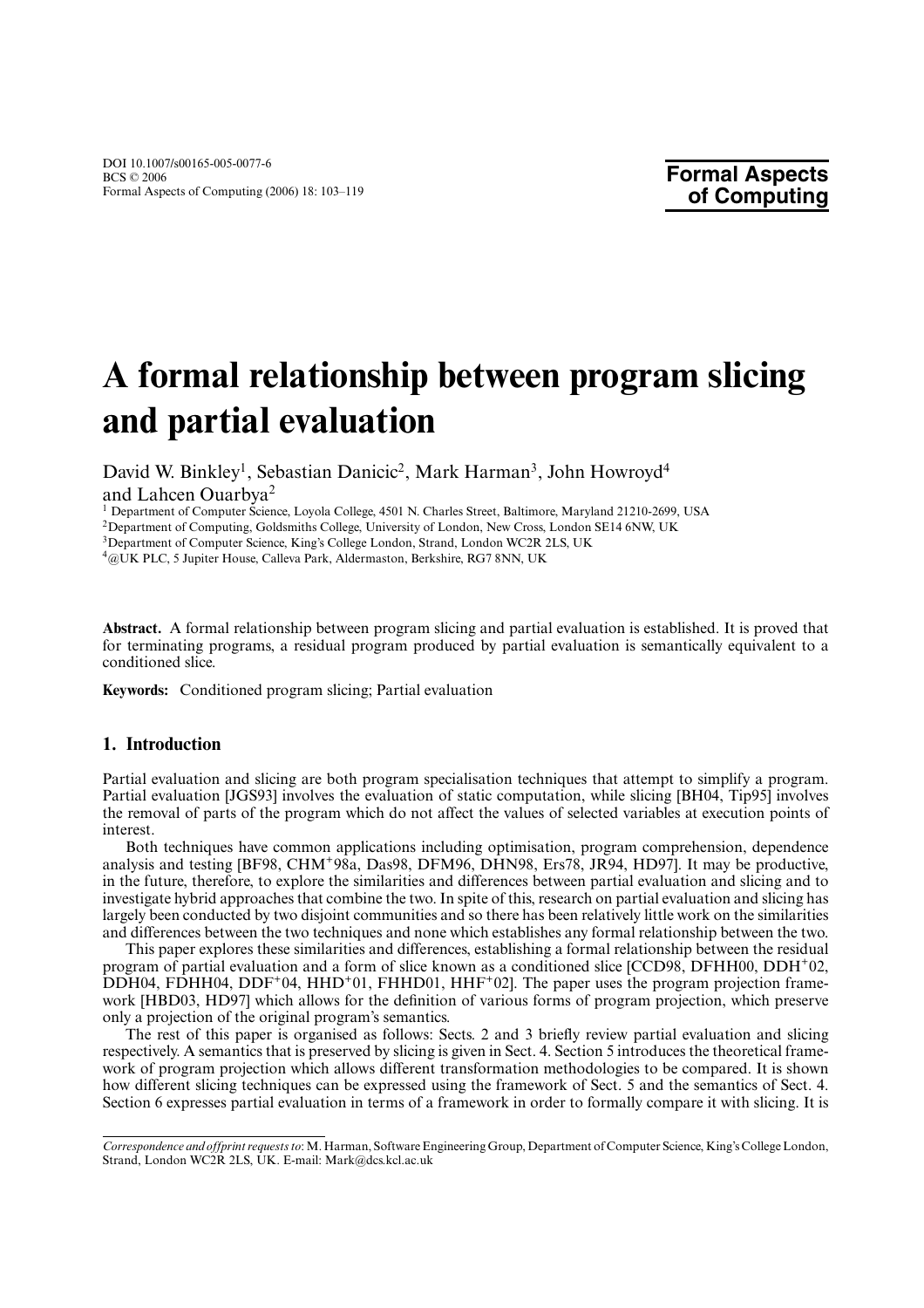| $r=1$ ;           |     |   |
|-------------------|-----|---|
| while $(n>0)$     | D   | Е |
| $n=n-1;$          | נ ו | г |
| $r=r*x;$          | D   | г |
| print(f("%d", r); | נ ו |   |

**Fig. 1.** Computing the power

established that a residual program of a terminating program is semantically equivalent to a conditioned slice. Section 7 describes some applications of the theoretical results of the paper, showing how partial evaluation and amorphous slicing can be combined to produce amorphous conditioned slices and how the precision of syntax preserving conditioned slicing could be improved using information from partial evaluation. Section 8 presents related work and Section 9 summarises the paper.

# **2. Partial evaluation**

Many programs contain computations that can be performed at compile time. Optimising compilers exploit such computations by pre-computing their values. Partial evaluation (also known as mixed computation) takes this process one step further by allowing some of the inputs to a program to be statically determined (or statically 'bound'). By propagating that binding-time information 'forward' through the program, additional static computations can be identified. Static computations can be performed at compile time, often reducing the program's size and run time.

Partial evaluation was originally considered as an extension of compiler theory, used as a means of improving efficiency [Ers78] and of creating compilers and compiler generators from interpreters [Fut71, Fut99a, Fut99b, JSS89]. Initial work concerned declarative languages, for which the semantics were comparatively 'clean' [BHO+76, GJ89, JSS85, Har78, Ste75]. Consequently, the propagation of binding time information was definable in terms of the formal semantics of the programming language concerned.More recently, partial evaluation-based approaches to software engineering [CHM+98a], program comprehension [BF98], state-based testing [DHN98] and multimedia computing [Dra98] have been explored. The initial work on declarative language partial evaluation has also been extended to the imperative programming paradigm, most notably by the early work on [And92, GJ91, KKZG95] and by more recent work on partial evaluation using dependence graphs by Das [Das98] and the Tempo partial evaluation system for a large subset of the C programming language [CHM+98b].

Algorithms for partial evaluation typically consist of two phases: an initial Binding Time Analysis (BTA) followed by a manipulation phase (called 'specialisation'). The result of this specialisation is a program, called the *residual program.* Some authors [RT96, SGJ94] use the term 'specialisation' to describe the more general concept of tailoring a program to a specific task. This nomenclature includes both partial evaluation *and* slicing as special cases of specialisation.

**Example** Consider<sup>1</sup> the power program in Fig. 1. Suppose the value of n is determined to be 4. The results of BTA for this program are shown in the right-hand sections of the figure (S indicates that a variable is determined to be static at the associated point, D indicates that it is determined to be dynamic). Using the results of BTA, it can be seen that the variable n remains static throughout the computation and therefore it will be safe to specialise the program by unfolding the loop controlled by n. This specialisation phase leads to the construction of the residual program in Fig. 2.

As originally formulated [BHO+76, Ers78, Fut71, Har78, JSS85, Ste75], the residual program was constructed with respect to the instantiation of selected inputs with fixed values. Futamura and Nogi [FN87] introduced a more generalised form of partial evaluation, in which residual programs are constructed with respect to a set of initial states characterised by a first order predicate logic expression on input variables. Glück and Sørensen [GS96] cite four varieties of partial evaluator. These are:

<sup>&</sup>lt;sup>1</sup> In order to simplify the following example, it will be assumed that the input to a program is taken from those variables that are referenced before being defined. This will allow program fragments and whole programs to be considered in a similar way.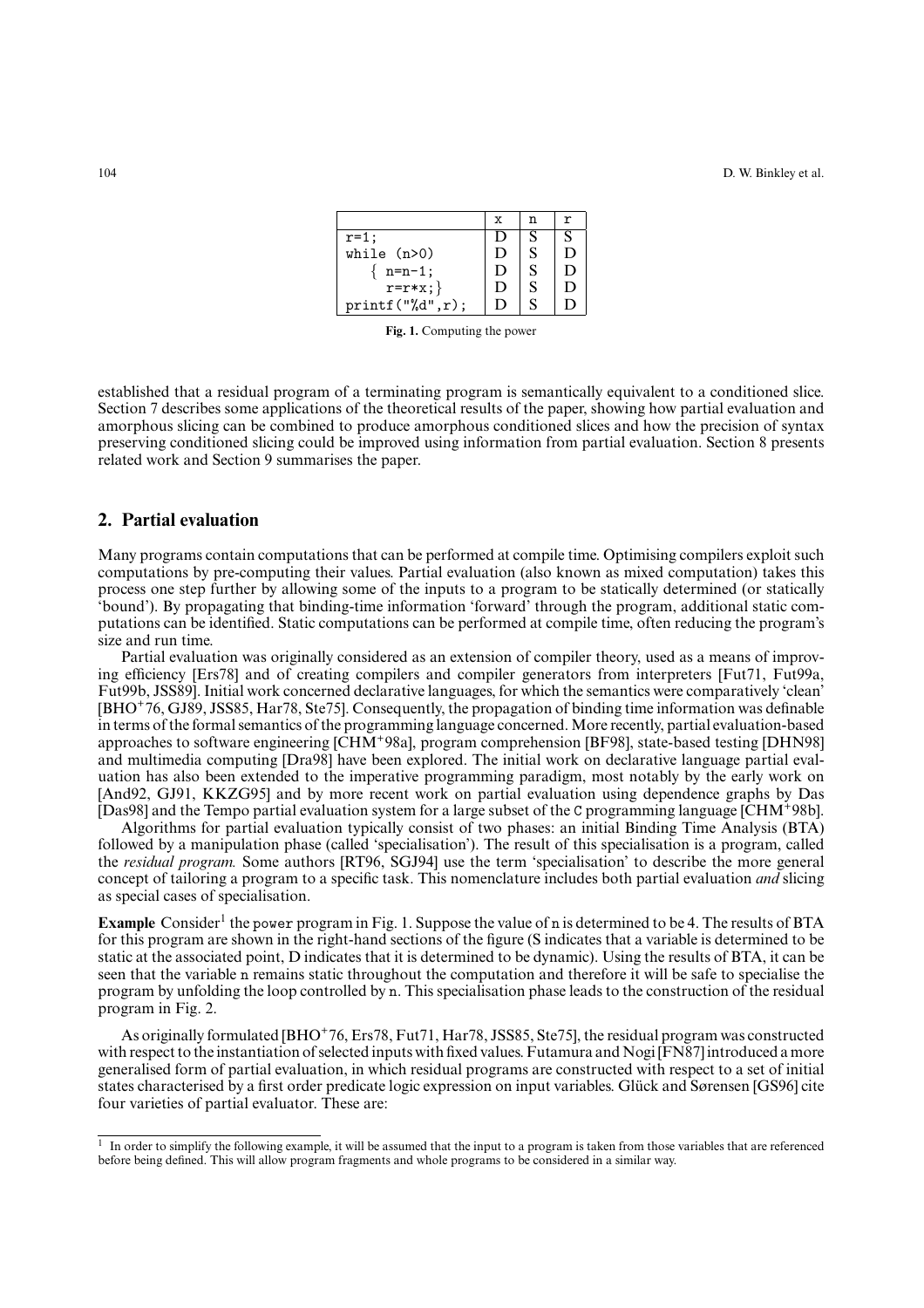| $r = 1$ ;        |
|------------------|
| r=r*x;           |
| r=r*x;           |
| r=r*x;           |
| r=r*x;           |
| print(f("M", r); |

**Fig. 2.** The residual power computation for  $n = 4$ 

| base = $2$ ;               |                                   |                          |
|----------------------------|-----------------------------------|--------------------------|
| $count = 0$ :              |                                   |                          |
| $for(i=0;i\le N;i++)$      | $for(i=0;i\le N;i++)$             |                          |
| $\{ if (A[i] % base == 0)$ |                                   |                          |
| $count++$ ;                |                                   |                          |
| $R[N-i-1] = A[i];$         | $R[N-i-1] = A[i];$                |                          |
|                            |                                   |                          |
| $b = (A[0] == R[0])$ ;     | $b = (A[0] == R[0])$ ;            | $b = (A[0] == A[N-1])$ ; |
| Original                   | Syntax-Preserving end-slice for b | Amorphous slice for b    |

**Fig. 3.** Amorphous and syntax-preserving slices

- Monovariant, where each function of the original program results in at most one function in the residual program.
- Polyvariant where each function of the original program may result in more than one function in the residual program.
- Monogenetic where each function in the residual program arises from exactly one function from the original.
- Polygenetic where each function in the residual program may arise from more than one function from the original.

These varieties only differ syntactically. Semantically they are all equivalent to generalised partial evaluation. This generalised form of partial evaluation is closely related to conditioned  $[CCD98, LCYK01, HHD<sup>+</sup>01]$  and constrained [FRT95] slicing, as will be shown in Sect. 6.

## **3. Program slicing**

Program slicing is a program simplification technique that removes from a program components (e.g., statements) that do not affect a computation of interest. The resulting (smaller) program, called a slice, captures a projection of the semantics of the original program. Figure 3 illustrates program slicing with a simple example of a program,  $p$ , and one of its slices,  $p'$ .

Slicing is useful in many aspects of software engineering because it preserves a projection of the semantics of the original program while reducing the size of the program. Originally slicing was applied to debugging [Wei79, Wei82, LW87] and (more recently) to algorithmic debugging [Kam93, Sha91]. Many other applications have also been investigated, including cohesion measurement [BO94, Lak93, OT93], re-engineering [LD98, LE93, SVM+93], component re-use [BE93, CDLM96], program comprehension [DFM96, JR94, HD97], maintenance [GL91], testing [Bin98, Bin97, GHS92, HD95, HHD99, HHF+02], program integration [HPR89] and software conformance certification [KS98]. There are several surveys of slicing, techniques and applications [BG96, HH01, De 01, Tip95].

In addition to capturing a projection of a program's semantics, the original application of slicing required a syntactic property: a slice must preserve a projection of the original program's syntax. Traditionally, slicing has used a 'statement deletion' for this projection largely for historical reasons. This derives from the original application of slicing [Wei79] to debugging, where the motivation for slicing was to remove statements and associated control structures that could not have been responsible for an error. The importance of this syntactic requirement varies from application to application. For re-engineering, program comprehension and testing it is primarily the semantic property of a slice that is of interest.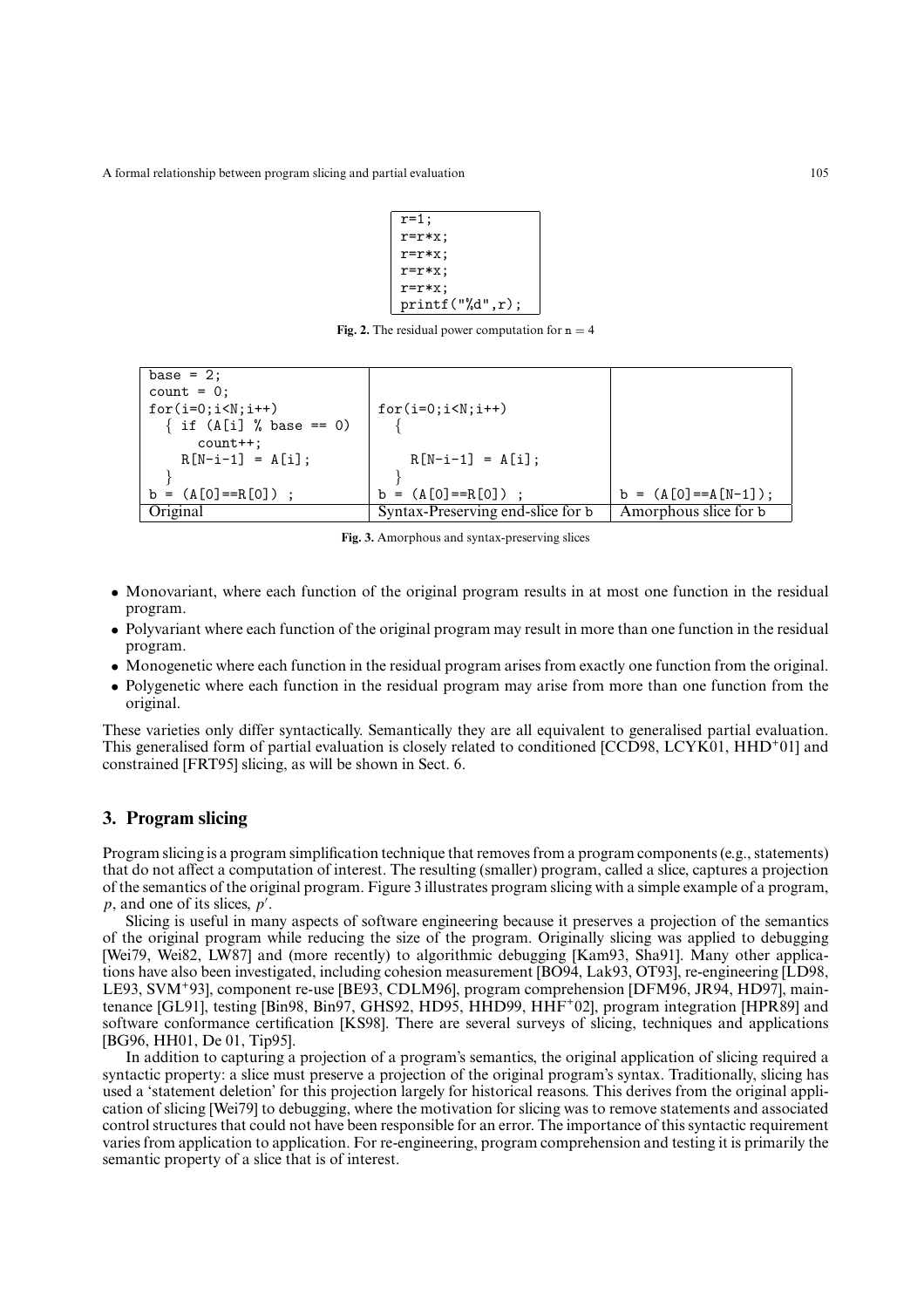Conditioned slicing [CCD98] is the act of simplifying a program assuming that the states of the program at certain chosen points in its execution satisfy certain properties. What distinguishes conditioned slicing from other forms of slicing is mainly its implementation [DFHH00, DDH+02, FDHH04, DDF+04]. Conditioned slicing combines the standard techniques of slicing with symbolic execution and theorem proving. Conditioned slicers are required to reason about the validity of paths under certain conditions using symbolic execution and automated theorem proving. The simplifying power of the conditioned slicer depends on two things:

- 1. The precision of the symbolic executor which handles propagation of state and path information.
- 2. The precision of the underlying theorem prover which determines the truth of propositions about states and paths.

By using an approximation to a program's semantics using a form of symbolic execution, and by being willing to accept approximate results from the theorem proving itself, conditioning allows us to adopt reasoning that does not require the full force of inductive proofs. The theorem proving used in program conditioning is lightweight when compared to the theorem proving required for a complete formal analysis of a program. As in the case of traditional slicing, conditioned slicing only simplifies programs by deletion. Semantically, as will be seen later, conditioned slicing is very closely related to both traditional slicing and partial evaluation.

Amorphous slicing [HBD03] is a variation of slicing, in which simplification is not limited to statement deletion. For this reason it is clearly closer to partial evaluation than the other forms. To illustrate, consider the example in Fig. 3. The original program reverses the array A, keeping a count (in the variable count) of the number of array elements which are exactly divisible by base. The program also records whether or not the first and last element of the array are identical (in the variable b). The integer N (the size of the array A), is a compile-time constant. The array A is an input parameter to the program fragment. The original program is in the leftmost column of the figure. The syntax-preserving end-slice for the value of the variable b is in the central column and the amorphous slice is in the rightmost column of the figure.

Figure 3 makes it clear that amorphous slices can be smaller than their syntactically constrained counterparts. Of course, it is a more challenging problem to compute amorphous slices. Recently proposed algorithms [Bin99, HHZM01] represent initial attempts at addressing this problem.

Notice also that the variable base is statically determined, and so it could be 'partially evaluated away' in the original program and in its syntax-preserving end-slice. Since N is also statically determined, the loop can also be replaced by a sequence of N assignments. The combination of these partial evaluation steps together with syntax-preserving end-slicing, could almost produce the amorphous slice, as shown in Fig. 4. This suggests that amorphous slicing might be achievable as a combination of syntax-preserving end-slicing and partial evaluation. However, the program produced by mixing partial evaluation and syntax-preserving end-slicing, is a valid slice only because the computation was static for the unwanted array elements,  $R[i]$  for  $(i\leq N)$  and the unwanted variables base and count. Had the value of N or base been inputs, then partial evaluation would have had no effect. However, this example shows that there is a connection between the residual program of partial evaluation and amorphous forms of program slicing. This observation motivates the formal examination of this connection which follows.

## **4. Semantics of slicing**

Originally, program slicing was defined in terms of an algorithm [Wei79]. Informally, this algorithm simplified programs both syntactically, and semantically. Given a program *P* and a set of variables *J* , Weiser's algorithm produces a program *P*<sup>-</sup> smaller than *P* which 'behaves the same' with respect to *J*. Weiser, in fact proved that in all states where  $\overline{P}$  terminates,  $P'$  also terminates and agrees with  $\overline{P}$  on all the variables in  $\overline{J}$ .

Since Weiser, many other slicing algorithms have emerged. These algorithms are unified by the fact that they all attempt to simplify programs and at the same time preserve semantic information. They differ sometimes subtly, sometimes dramatically, in both the sort of simplification they perform and the kind of semantic information they preserve.

In order to formally categorise these related algorithms, a *projection framework* [HBD03] was introduced. This framework has been used to express similarities and differences between several different forms of slicing techniques including amorphous and syntax-preserving end-slicing [HD97].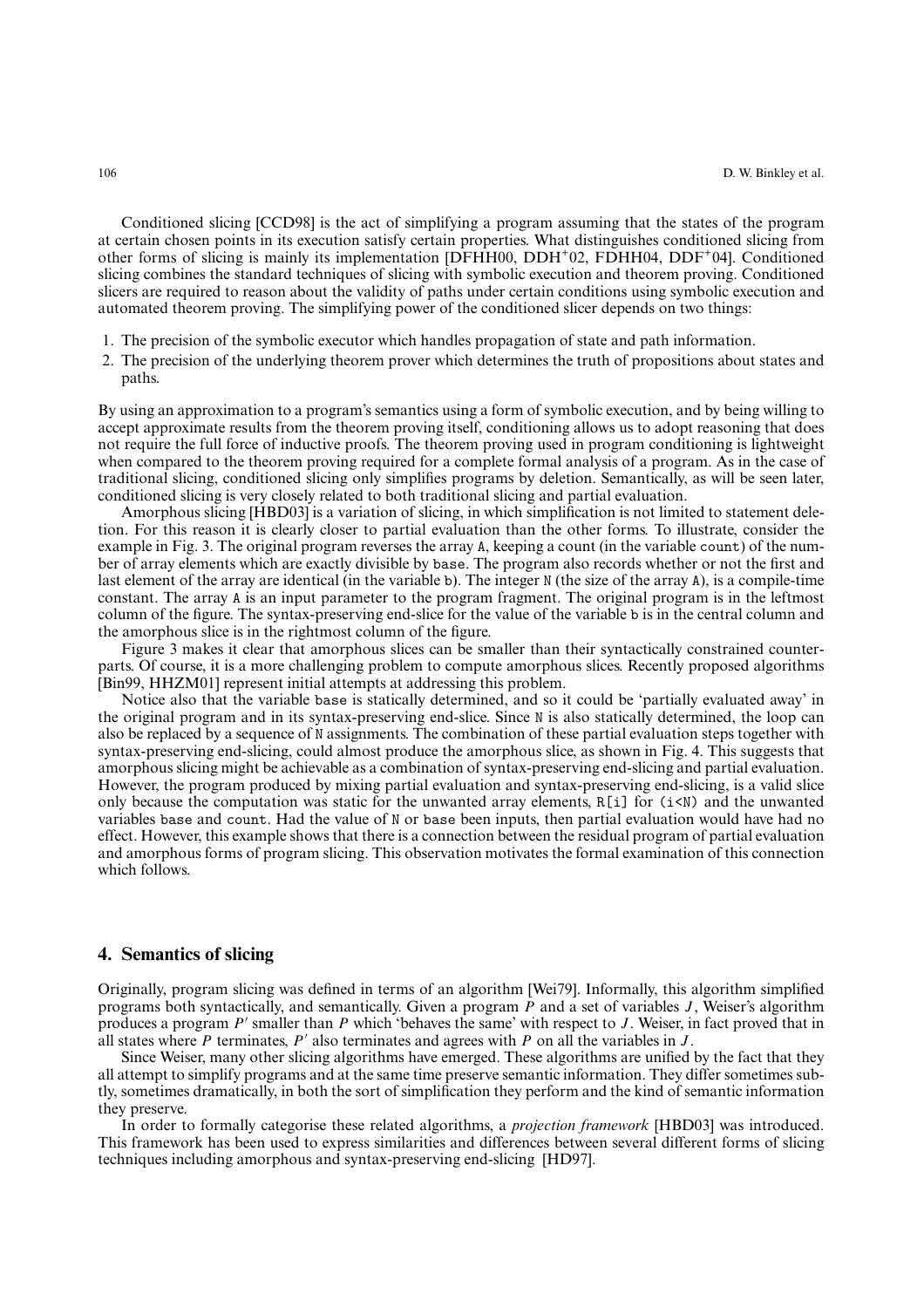A formal relationship between program slicing and partial evaluation 107

| base = $2$ ;                  |                        |                                   |
|-------------------------------|------------------------|-----------------------------------|
| $count = 0$ :                 |                        |                                   |
| $for(i=0;i\le N;i++)$         |                        |                                   |
| $\{ if (A[i] % base == 0) \}$ | if $(A[0]$ % 2 == 0)   |                                   |
| $count++$ ;                   | $count=1$ ;            |                                   |
| $R[N-i-1] = A[i];$            | $R[N-1] = A[0]$ ;      |                                   |
|                               |                        |                                   |
| $b = (A[0] == R[0])$ ;        |                        |                                   |
|                               |                        |                                   |
|                               | if $(A[N-1]$ % 2 == 0) |                                   |
|                               | $count++$ ;            |                                   |
|                               | $R[0] = A[N-1];$       | $R[0] = A[N-1];$                  |
|                               |                        |                                   |
|                               | $b = (A[0] == R[0])$ ; | $b = (A[0] == R[0])$ ;            |
| Original                      | Partially Evaluated    | Syntax-Preserving end-slice for b |

**Fig. 4.** Amorphous slices computed by mixing partial evaluation and syntax-preserving slicing

 $M: P \to \Sigma_{\perp} \to \Sigma_{\perp}$ skip statement  $\overline{\mathcal{M}}$ **Skip** $\sigma \triangleq \sigma$ *abort* statement  $\mathcal{M}$ **[***abort***]** $\sigma \triangleq \perp$ Assignment statements  $\overline{\mathcal{M}$ **[***x*=*e*]]*σ*  $\triangleq$   $\lambda \sigma$ [*x* ← *E*[[*e*]]*σ*] (where the notation  $\sigma[x \leftarrow e]$  represents the function which is the same as  $\sigma$  except that *x* gets mapped to *e*.) Sequences of statements  $\overline{\mathcal{M}}[S_1; S_2] \sigma \triangleq \mathcal{M}[S_2](\mathcal{M}[S_1] \sigma)$ if statements  $\mathcal{M}$ [[if (*b*) *S*<sub>1</sub>else *S*<sub>2</sub>] $\sigma \triangleq \mathcal{E}$ [[*b*] $\sigma \rightarrow \mathcal{M}$ [[*S*<sub>1</sub>] $\sigma$ *, M*[[*S*<sub>2</sub>] $\sigma$ (where the notation  $e \rightarrow b$ , c is the expression which yields *b* if *e* is True, *c* if *e* is False and  $\perp$  if *e* is  $\perp$ ). while loops  $\mathcal{M}[\![ \text{while } (b) \text{ } S]\!] \triangleq f(x) (\lambda f \cdot \lambda \sigma \cdot \mathcal{E}[\![ b]\!] \sigma \rightarrow f(\mathcal{M}[\![ S]\!] \sigma), \sigma)$ 

**Fig. 5.** Standard semantics for a simple procedural language

An important fact to notice in attempting to categorise slicing algorithms is that most conventional slicing techniques do not preserve standard program semantics.<sup>2</sup> In certain states the slice of a program may terminate where the original did not. In [DHHO04] a semantics,  $M_L$ , is defined which they prove is preserved by Weiser's algorithm and other slicing algorithms based on data and control dependence. M*<sup>L</sup>* is finer grained than standard semantics  $M$ , in the sense that it agrees with  $M$  in all states which lead to termination.  $M_L$  will, however, distinguish between states which are all considered  $\perp$  in standard semantics.  $M_L$  is neither stronger, nor weaker than standard semantics i.e there are programs which are equivalent under standard semantics which are not equivalent under  $M_L$  and vice-versa. It has been proved [Oua05] that  $M_L$ , unlike  $M$ , (Fig. 5), has the property that it is preserved by slices produced by some conventional slicing algorithms.

 $\overline{2}$  Other authors have produced semantics which they claim to be preserved by slicing. These include the lazy semantics of Cartwright and Felleisen [CF89] and the transfinite semantics of Giacobazzi and Mastroeni [GM03].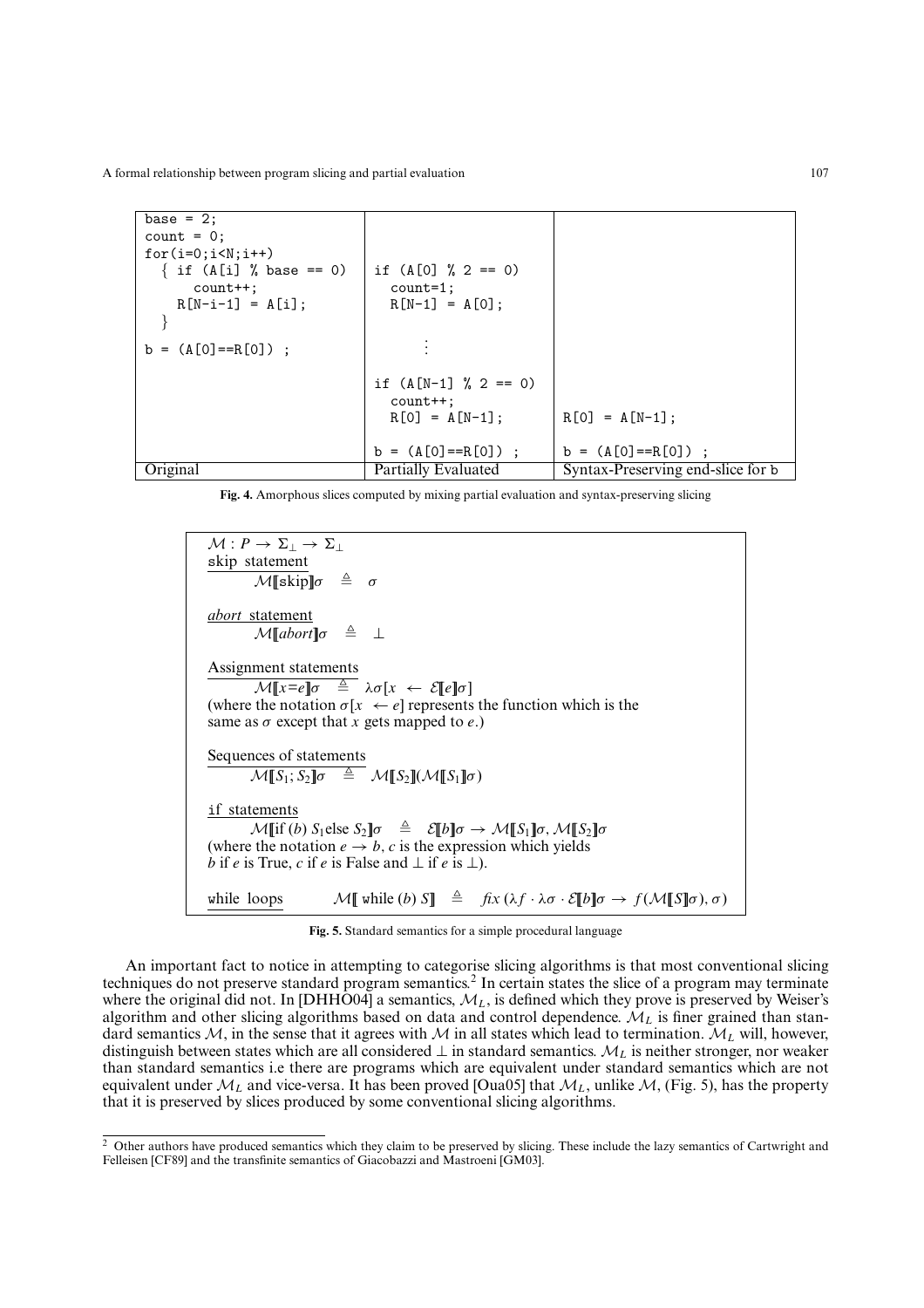In  $M_L$ , as in the the lazy semantics of Cartwright and Felleisen [CF89] states can be partially defined. This means that some variables may be mapped to ⊥ and others to well defined values. The set of such states is denoted as  $\Sigma^{\perp}$ .

$$
\Sigma^{\perp}: I \to V_{\perp} \qquad \text{where } V_{\perp} \triangleq V \cup \{\perp\}
$$

and *I* is the set of all variables and *V* the set of all possible values that can be assigned to these variables. The ordering,  $\sqsubseteq$ , on  $\Sigma^{\perp}$  is a much richer ordering than the ordering on  $\Sigma_{\perp}$  of standard semantics where all distinct non  $\perp$  states are incomparable. For elements of  $\Sigma^{\perp}$ ,

 $\sigma_1 \subseteq \sigma_2$   $\triangleq$  for all variables *x*,  $\sigma_1(x) = \sigma_2(x)$  or  $\sigma_1(x) = \bot$ .

Since variables can be mapped to  $\perp$ , there is the possibility that evaluating an expression in a partially defined state can yield ⊥. Not all variables referenced by an expression necessarily contribute its value, for example, the value of the expression  $x - x$  is independent of the value of x. For this reason, a function, *det* is defined which takes an expression *e* and returns the set of variables which really contribute to its value.

**Definition 1** (*det* :  $E \rightarrow P(V)$ ) Given an expression *e*, *det*(*e*) is defined as follows:

1. For all  $x \in det(e)$ , there exists two states  $\sigma_1$ ,  $\sigma_2$  differing only on x such that:  $\mathcal{E}[\![e]\!] \sigma_1 \neq \mathcal{E}[\![e]\!] \sigma_2$ .

2. For all  $x \notin det(e)$ , and for all states  $\sigma_1, \sigma_2$  differing only on x,  $\mathcal{E}[\![e]\!] \sigma_1 = \mathcal{E}[\![e]\!] \sigma_2$ .

If  $det(e)$  contains a variable which has  $\perp$  as a value in  $\sigma$ , then the whole expression is evaluated to  $\perp$  in  $\sigma$ . Otherwise the lazy value,  $\mathcal{E}_L$ , of an expression is the same as its strict value,  $\mathcal{E}$ . The meaning of an expression in our lazy semantics is the function,  $\mathcal{E}_L: E \to \Sigma^{\perp} \longmapsto V_{\perp}$ .

given by 
$$
\mathcal{E}_L e \sigma \triangleq \begin{cases} \bot & \text{if } \exists v \in det(e) \text{ with } \sigma v = \bot, \\ \mathcal{E} e \sigma & \text{otherwise.} \end{cases}
$$

The lazy meaning of a program is given by the function  $M<sub>L</sub>$ , which, as in the case of standard semantics, is a state to state function:

 $M_L: P \longrightarrow \Sigma^{\perp} \longrightarrow \Sigma^{\perp}.$ 

#### **Lazy semantics of the** skip **statement**

$$
\mathcal{M}_L[\![\!] \text{skip} ]\!]\sigma \quad \triangleq \quad \sigma
$$

As in standard semantics, the meaning of skip is the identity function on states.

#### **Lazy semantics of the** *abort* **statement**

 $M_L$ [*abort*]]*σ*  $\triangleq$  *σ* 

Unlike in standard semantics, the lazy meaning of the *abort* statement is the same as lazy meaning of the skip statement. This is a fundamental difference between lazy and standard semantics.

## **Lazy semantics of assignment statements**

 $M_L$ [[x=e]] $\sigma \triangleq \sigma[x \leftarrow \mathcal{E}_L$ [[e]] $\sigma$ ]

As in standard semantics, the meaning of an assignment is obtained by updating the state with the new value of the variable assigned to it. In the case of lazy semantics, this value is the lazy value of the corresponding expression. Since in lazy semantics, there are states which map some variables to proper values and other variables to ⊥, the assignment rule implies that a variable can 'recover' from being undefined as demonstrated by program *p* in Fig. 6, where after the loop x has the value  $\perp$  but it recovers to 5 after the assignment x=5.

#### **Lazy semantics of the statement sequences**

 $\mathcal{M}_L[\llbracket S_1; S_2 \rrbracket \cong \mathcal{M}_L[\llbracket S_2 \rrbracket \circ \mathcal{M}_L[\llbracket S_1 \rrbracket]$ 

As in standard semantics, the lazy meaning of a sequence of statements is simply the composition of the meanings of the individual statements.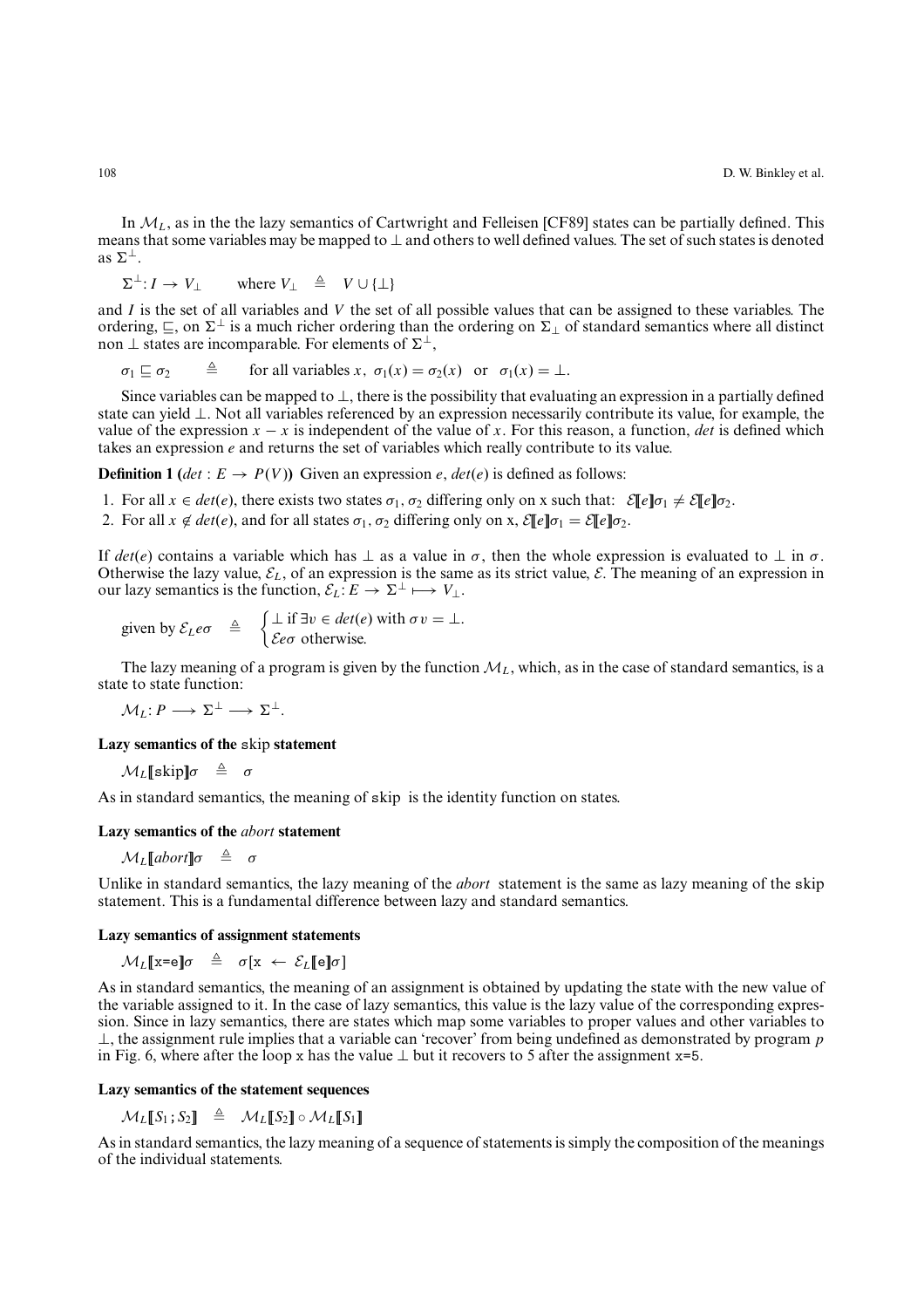| $x=1$ ;<br>while $(x>0) x=x+1$ ;<br>$x=5$ : | $x=1$ ;<br>if $(z>0)$<br>$x=1$ ;<br>$y=2;$ | while (true)<br>$x=1;$<br>$y = y + 1;$ | $x=1$ ;<br>$z=1$ ;<br>while (true)<br>if $(y>0)$ $y=-1$ ;<br>$else$ $y=1;$<br>while $(y>0)$<br>$x=1$ ;<br>$z=2$ ; |
|---------------------------------------------|--------------------------------------------|----------------------------------------|-------------------------------------------------------------------------------------------------------------------|
| Program $p$                                 | Program $q$                                | Program r                              | Program s                                                                                                         |

**Fig. 6.** Example programs

#### **Lazy semantics of** if **statements**

 $\mathcal{M}_L$ [[if (*B*)  $S_1$  else  $S_2$ ]*σ*  $\triangleq \mathcal{E}_L$ [[*B*] $\sigma \to \mathcal{M}_L$ [[ $S_1$ ] $\sigma$ ,  $\mathcal{M}_L$ [[ $S_2$ ]] $\sigma$ ,  $\mathcal{M}_L$ [[ $S_1$ ]] $\sigma \sqcap \mathcal{M}_L$ [[ $S_2$ ] $\sigma$ 

where  $\sigma_1 \sqcap \sigma_2$ , the *meet* of  $\sigma_1$  and  $\sigma_2$ , is defined as  $\lambda i \cdot \sigma_1(i) = \sigma_2(i) \rightarrow \sigma_1(i)$ ,  $\bot$  and the notation  $a \rightarrow b, c, d$  is shorthand for if *a* is true return *b* otherwise if *a* is false return *c* otherwise if *a* is  $\perp$  return *d* and the notation  $a \rightarrow b$ , *c* is shorthand for if *a* is true return *b* otherwise return *c*.

The difference between this and standard semantics is when the guard evaluates to  $\perp$ . If a variable x is assigned different values in the then and else parts its lazy value will be ⊥. On the other hand, if the value of x is the same in the then and else parts then this should be its final value even if the guard is  $\perp$ , as, in this case, the value of *x* does not depend on the guard.

Consider, for example, program *q* in Fig. 6. Given an initial state  $\sigma = \{x \mapsto 1, y \mapsto 1, z \mapsto \perp\}$ , the value of the if predicate,  $z > 0$  in  $\sigma$  is  $\perp$ . However, the final value of the variable x is 1 whichever branch of the conditional is executed. For this reason, the lazy value of the variable x after executing program *q* in  $\sigma$  is deemed to be 1.

The value of the variable y has different values after executing the then branch from when executing the else branch, and hence, the final value of the variable y is  $\perp$ .<sup>3</sup>

Before the lazy meaning of while loops can be given, *loop unfoldings*,  $W_n(B, S)$  for each  $n \in \mathbb{N}$  are defined:

$$
\mathcal{W}_0(B, S) \triangleq \text{abort}
$$
  

$$
\mathcal{W}_{n+1}(B, S) \triangleq \text{if } (B) \{S; \mathcal{W}_n(B, S) \} \text{ else skip}
$$

**Lazy semantics of** while **loops**

$$
\mathcal{M}_L[\![\text{while }(B)\ S]\!] \triangleq \lambda \sigma \cdot \bigcup_{i=0}^{\infty} (G_i \sigma)
$$

where 
$$
G_i \sigma \triangleq \prod_{n=i}^{\infty} M_L [\![W_n(B, S)]\!]\sigma
$$
.

The *final lazy value* of variable *x* after executing a while loop starting in state *σ* is defined to be the limit of all the values of *x* after executing each of the unfoldings. If the limit does not exist, then the final lazy value is defined to be ⊥. Here we mean the limit with respect to a discrete metric i.e. for the limit to exist, there must exist an *N* ∈ N such that all unfoldings greater than  $\tilde{N}$  give the same value for  $\tilde{x}$  in  $\sigma$ . If this is the case we say the value of  $\tilde{x}$ *stabilises* after *N* unfoldings. The lazy meaning of the while loop is thus the limit of the meet of the lazy meaning of all its corresponding unfoldings. Although the  $M_L[\mathcal{W}_n(B, S)]$  is not monotonic, clearly  $G_i \subseteq G_{i+1}$ , hence the least upper bound of the *Gi* exists.

<sup>&</sup>lt;sup>3</sup> Unlike this semantics, the value of the variable x after executing program *q* in Fig. 6 in the state  $\sigma$  when using the lazy semantics by Cartwright and Felleisen [CF89] or the transfinite semantics by Giacobazzi and Mastroeni [GM03] is ⊥. This is a result of the fact that their semantics loses all information about the variables defined in the then or else parts of an if statement in states where its predicate is undefined.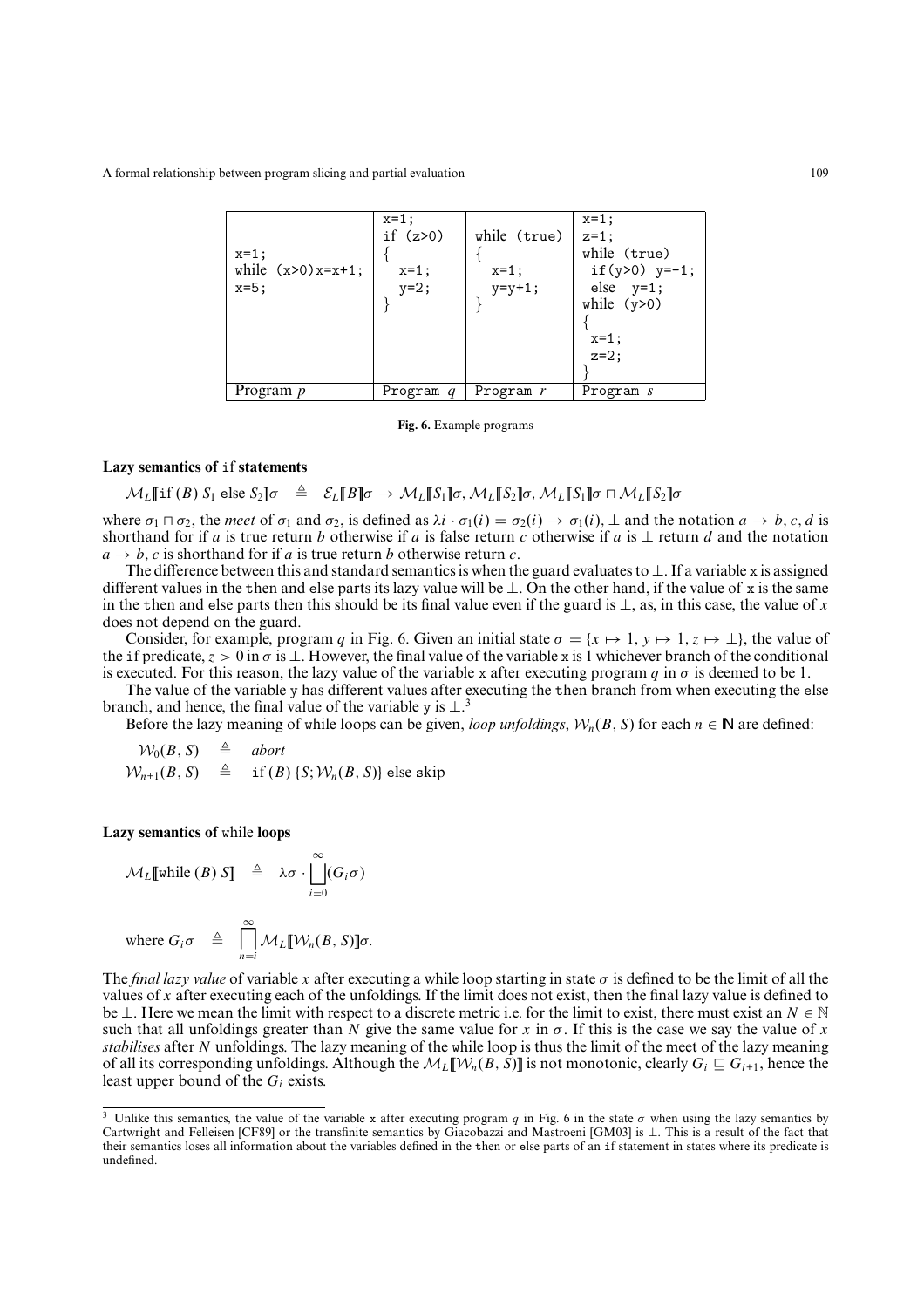In states where the while loop does not terminate, if the value of the variable stabilises after *i* unfoldings for some  $i \geq 0$ , then its meaning will be the stabilised value. Otherwise, its value is just  $\perp$ , for example, given the infinite loop in program  $r$  in Fig. 6 the value of the variable x stabilises to 1 after the first unfolding whereas the value of the variable y never stabilises. In this case, the lazy values of x and y are 1 and  $\perp$ , respectively.

In states where the predicate of the while loop always evaluates to ⊥, if the value of a variable is the same for all the unfoldings, this is its final lazy value and otherwise the variable is evaluated to  $\perp$ .

Consider, for example, program *s* in Fig. 6. After executing the first infinite loop in the value of the variable y is undefined and therefore, the condition of the second while loop is undefined. However, the value of the variable x does not change after executing the body of the loop zero, a finite or infinite number of times. In this case the final lazy value of x is equal 1.

The variable z, on the other hand, unlike the variable x, has a different value when the body of the while loop is not executed at all, from its value when the body is executed so in this case the final lazy value of z is  $\perp$ .

# **5. The program projection framework**

The projection framework [HBD03, HD97] is defined with respect to two relations on programs: an ordering relation *<sup>&</sup>lt;*<sup>∼</sup> and an equivalence relation, <sup>≈</sup>. The ordering, *<sup>&</sup>lt;*<sup>∼</sup> , is normally used to capture the syntactic property which transformation systems such as slicing seek to optimise. Programs which are lower according to *<sup>&</sup>lt;*<sup>∼</sup> are considered to be better. The equivalence relation,  $\approx$ , captures semantic properties that must remain invariant and will normally be defined in terms of program semantics.

**Definition 2 ((**  $\leq$ **,**  $\approx$ **)-Projection)** Given a symmetric transitive relation  $\leq$ , and an equivalence relation  $\approx$ , and programs *p* and *q*,

*p* is a  $(\leq, \infty)$ -projection of  $q \iff p \leq q \land p \approx q$ .

That is, the syntax must not 'get worse' as a result of projection of a program, while the semantics of the projected program must remain equivalent to the original.

**Definition 3 (A program transformation satisfies a projection)** A program transformation *f* satisfies a ( $\leq$ ,  $\approx$ )-*projection* if and only if for all programs *p*, *f*(*p*) is a ( $\leq$ ,  $\approx$ )-*projection* of *p*.

Clearly, every program transformation satisfies the *weakest* ( $\leq_A$ ,  $\approx_A$ )-projection where  $p \leq_A q$  and  $p \approx_A q$  for all programs *<sup>p</sup>* and *<sup>q</sup>*. Trivially, if a technique satisfies a particular (*<*<sup>∼</sup> *,* <sup>≈</sup>)-projection then it satisfies all weaker projections. The weakest projection is useless as it tells us nothing. Clearly the stronger projection that we find, the more precisely we capture behaviour. The purpose of the projection framework is to capture the behaviour of each technique or algorithm sufficiently strongly to at least distinguish it from other techniques.

Alternatively, the projection framework can be used in the inverse manner for not categorising but defining classes of algorithms. We may define, say, a *ζ*-transformation to be any transformation which satisfies ( $\leq_\zeta$ ,  $\approx_\zeta$ ) -projection. where *<sup>&</sup>lt;*<sup>∼</sup> *<sup>ζ</sup>* is a given ordering and <sup>≈</sup>*<sup>ζ</sup>* is a given equivalence as defined above.

## **5.1. Using the framework to express slicing**

The projection framework has successfully been used to categorise a variety of slicing techniques. As an introduction to the projection framework it is shown how three kinds of slices: (traditional) syntax-preserving slices, amorphous slices, and conditioned slices are categorised using it. This subsection describes the syntactic and semantic relations for these three kinds of slices. It is the shown how partial evaluation can also be expressed using the framework.

#### *5.1.1. Syntax-preserving slicing*

It is helpful in discussing slicing to think of each line of a program as a single (labelled or numbered) node of a program's control flow graph (CFG).

The following definition formalises the oft-quoted remark:

"*a slice is a subset of the program from which it is constructed.*"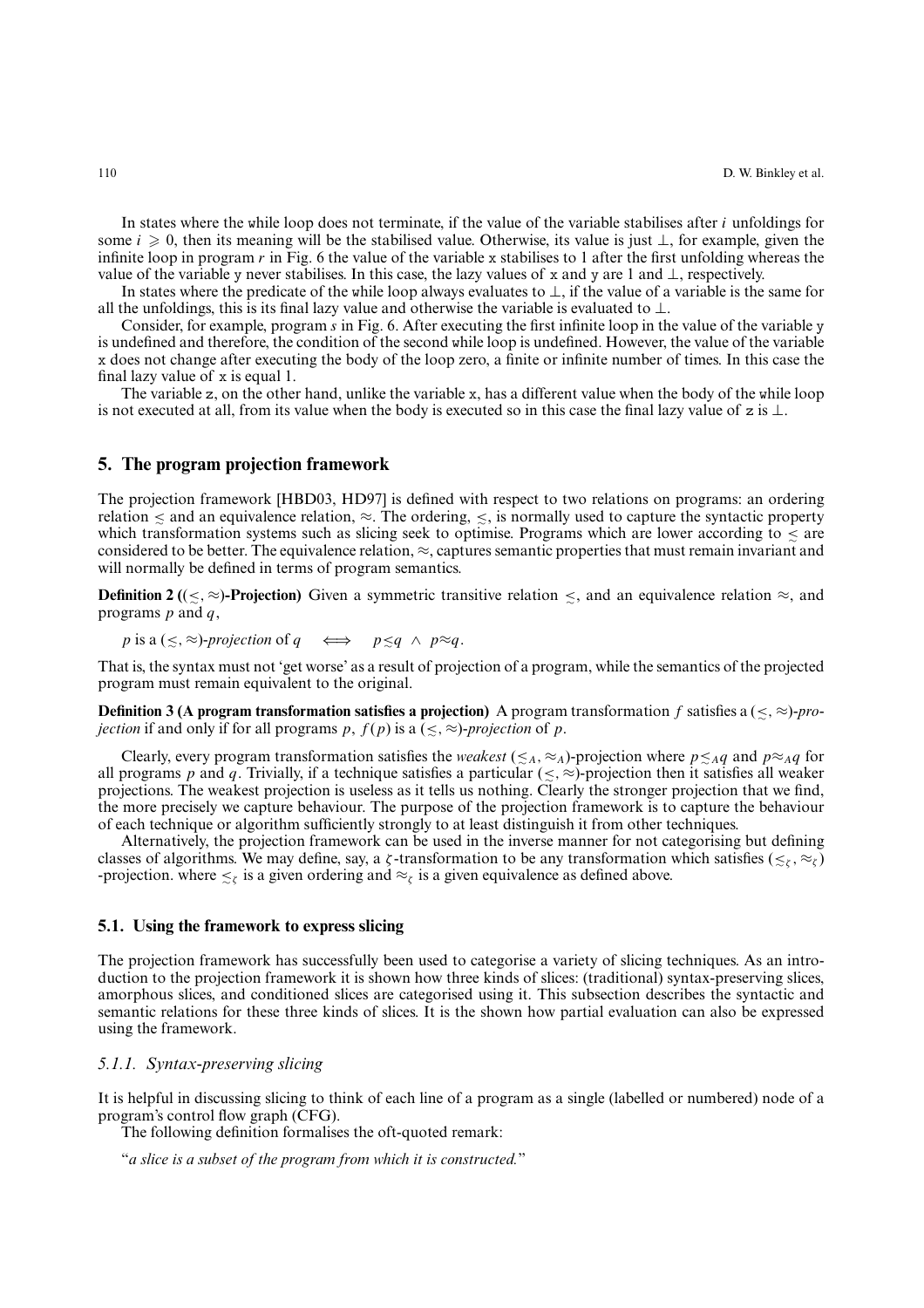It defines *syntax-preserving ordering*, the ordering for syntax-preserving slicing, denoted  $\leq_{S_P}$ . (In the sequel, subscripts are added to *<sup>&</sup>lt;*<sup>∼</sup> and <sup>≈</sup> to distinguish different instantiations of the respective relations.)

**Definition 4 (Syntax-preserving ordering)** Let *F* be a partial function which takes a program and returns a function from line numbers to statements, such that the function  $F(p)$  maps *l* to *c* if and only if program *p* contains the statement *c* at line number *l*. Syntax-preserving syntactic ordering is defined as follows:

$$
p \leq_{\scriptscriptstyle SP} q \Leftrightarrow F(p) \subseteq F(q).
$$

**Definition 5 (End-slice equivalence)** Given two programs *p* and *q*, and a set of variables *V* , *p* is *end-slice semantically equivalent* to *q*, written  $p \approx_{\text{SP}}^V q$ , if and only if for all states  $\sigma$ , for all variables  $v \in V$ ,

$$
\mathcal{M}_L[\![p]\!] \sigma v = \mathcal{M}_L[\![q]\!] \sigma v.
$$

Instantiating Definitions 4 and 5 into Definition 2, the following definition of an end-slice is obtained.

**Definition 6 (Syntax-preserving end-slice)** Program *q* is a *syntax-preserving end-slice* of program *p* with respect to set of variables *V* if and only if *q* is a ( $\leq_{\text{SP}}$ ,  $\approx_{\text{SP}}^V$ )-projection of *p*.

## *5.1.2. Amorphous slicing*

To define amorphous slicing, only the syntactic relation needs to be altered; the semantic relation remains the same. For amorphous slicing, a natural choice for a syntactic relation is that  $p$  is less than  $q$  if it contains fewer statements. Such a definition of the syntactic relation naturally depends upon how statements are to be counted. The approach adopted in this paper, in keeping with the spirit of slicing, is to count the nodes in the CFG [HRB88, OO84].

**Definition 7 (Amorphous syntactic ordering)** Let *F*(*p*) be the number of nodes in the CFG of program *p*. The amorphous syntactic relation, *<sup>&</sup>lt;*<sup>∼</sup> *AS* , is defined as follows:

*p* ≤  $_A$  *q*  $\Leftrightarrow$  *F*(*p*) ≤ *F*(*q*)

**Definition 8 (Amorphous semantic equivalence)**  $\approx_{AS} = \approx_{SP}$ 

**Definition 9 (Amorphous static slicing)** Program *q* is an *amorphous static slice* of program *p* with respect to the set of variables *V* if and only if *q* is a  $(\leq_{As}, \approx_{SP}^v)$ -projection of *p*.

Amorphous slicing subsumes (i.e. it is weaker than) syntax-preserving end-slicing because  $\leq_{SP} \subseteq \leq_{AS}$  and  $\approx_{\text{as}} = \approx_{\text{sp}}$ . As a consequence of this, any implementation of syntax-preserving slicing is also an implementation of amorphous slicing, albeit a rather sub-optimal implementation. Therefore, there will always be an amorphous slice which contains no more CFG nodes than the syntax-preserving end-slice constructed for the same set of variables. Of course, there will often be an amorphous slice which contains fewer nodes than the corresponding syntax-preserving end-slice. This makes amorphous slicing attractive when preservation of syntax is unimportant.

#### *5.1.3. Conditioned slicing*

Finally, conditional slicing is defined in the projection framework. As will be seen, the residual program produced by partial evaluation is most closely related to a conditioned slice [CCD98].

Traditionally [CCD98, DFHH00] conditioned slices have been constructed by statement deletion. Thus, the definition of the conditioned slice syntactic ordering is the same as the syntax-preserving ordering used for syntax-preserving end-slicing.

**Definition 10 (Conditioned syntactic ordering) The conditioned syntactic relation,**  $\leq$ **<sub>***CS</sub>***, is defined as follows:**</sub>

*p* ≤  $c_s q$  ⇔ *p* ≤  $s_p$  *q* 

For example, the conditioned program in Fig. 7 is lower than the original program in the ordering of  $\leq$ <sub>*CS</sub>*,</sub> because the conditioned program contains a subset of the statements of the original.

The semantic equivalence preserved by conditioned slicing is defined as follows:

**Definition 11 (Conditioned semantic equivalence)** *p*<sup> $\prime$ </sup> is conditioned equivalent to *p* with respect to (*V*,  $\Sigma$ ), written  $p \approx_{cs}^{(V,\Sigma)} p'$  if and only if

 $\forall \sigma \in \Sigma, \forall v \in V, \mathcal{M}_L[\![p]\!] \sigma v = \mathcal{M}_L[\![p']\!] \sigma v$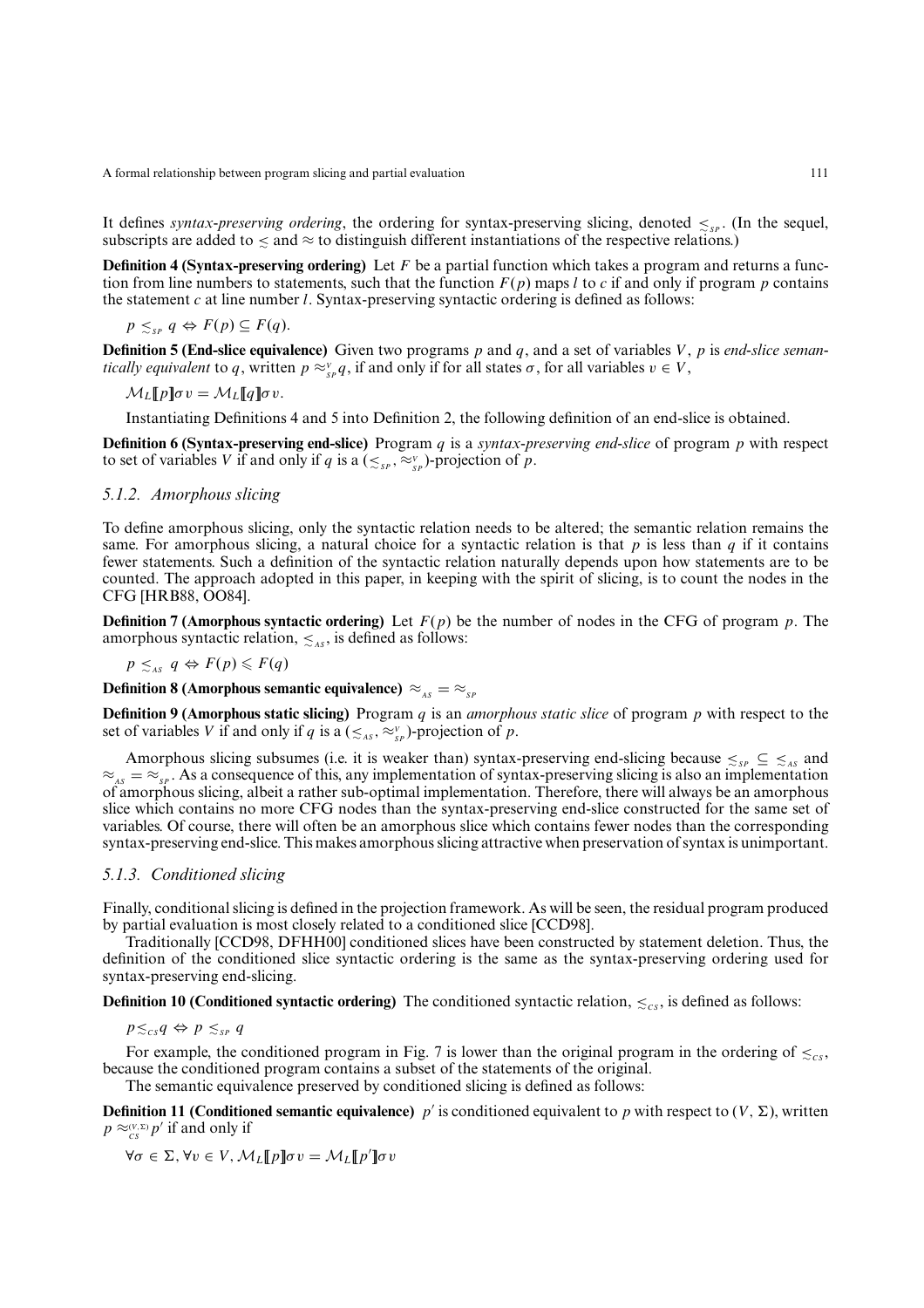

**Fig. 7.** Conditioning

That is, for a set of states  $\Sigma$  and variables *V* conditioned slicing preserves the values of variables in *V* when the program is executed in a state in  $\Sigma$ . For example, the conditioned program in Fig. 7 is conditioned equivalent to the original with respect to  $(x, y)$  for when x is the set of all program variables and y is the set of all possible states, since the conditioned program and the original produce identical answers for all variables in all states.

Combining these two definitions into the framework yields the following definition

**Definition 12 (Conditioned slice)** Program *q* is a *conditioned slice* of program *p* with respect to the slicing criterion (*V*, *i*) if and only if *q* is a ( $\leq_{cs}$ , ≈ $\underset{cs}{\approx_{cs}}$ )-projection of *p*.

## **6. A formal relationship between program slicing and partial evaluation**

This section casts partial evaluation into the projection framework. The syntactic ordering relation, denoted by  $\leq_{PE}$ , is not typically defined explicitly. In order to fit partial evaluation into the projection framework it is necessary to make this relation explicit. In the literature on partial evaluation, it is implicitly taken to order programs according to their execution speed. Note that naming this "Residualisation syntactic ordering" highlights a bias from the slicing terminology; there is really no requirement that the ordering be syntax based.

**Definition 13 (Residualization syntactic ordering)**  $p \leq_{PE} q$  if and only if *p* requires less execution time than *q*.

**Definition 14 (Static variables)** Given a program p and a set of states  $\Sigma$ , there is a set of variables,  $SV(p,\Sigma)$  which are 'static' with respect to  $\Sigma$ . That is, these variables have the same values in every computation of p, which starts in an initial state drawn from  $\Sigma$ . More formally,  $x \in SV_{(p,\Sigma)}$  if and only if there do not exist states  $\sigma_1$  and  $\sigma_2$  in  $\Sigma$  with

$$
\perp \neq \mathcal{M}\llbracket p \rrbracket \sigma_1 x \neq \mathcal{M}\llbracket p \rrbracket \sigma_2 x \neq \perp.
$$

Partial evaluation is defined with respect to a set of states,  $\Sigma$ , and produces a residual program. The residual program must behave identically to the original when executed in a state in  $\Sigma$  for all dynamic (non-static) variables. However it need not preserve the meaning of the original program for static variables, as these can be 'residualised' and their computation may disappear. For example, for the power program, the set of states is  $\Sigma_{\text{power}}$ , defined as  $\Sigma_{\text{power}} = {\sigma \mid \sigma \llbracket n \rrbracket} = 4$ . The set of static variables for the power example,  $SV_{(\text{power}, \Sigma_{\text{power}})}$  is {n}, because in all terminating computations, the final value of n is zero, whereas for all other variables, there will exist (at least) two states in  $\Sigma_{\text{power}}$  which produce different final values of n.

**Definition 15 (Residualization semantic equivalence**  $\approx_{p}^{z}$ ) Let *I* be the set of all program variables and let *p* and *p*' be programs. *p* is residually semantically equivalent to *p*' with respect to Σ if and only if  $\forall \sigma \in \Sigma$ ,  $\forall v \in$  $(I - \overline{SV}_{(p,\Sigma)}), \mathcal{M}$ [ $p$ ]] $\sigma v = \mathcal{M}$ [ $p'$ ]] $\sigma v$ .

Using  $\approx_{PE}^{\Sigma}$  and  $\leq_{PE}$  it is now possible to formulate residualisation within the projection framework.

**Definition 16 (Residualisation)**  $p'$  is a residualisation of p with respect to a set of states  $\Sigma$  if and only if it is a  $(\leq_{PE}, \approx_{PE}^{\Sigma})$ -projection of *p*.

The connections between theoretical and algorithmic aspects of partial evaluation and program slicing are formally established in this section. A key semantic difference between slicing and partial evaluation concerns the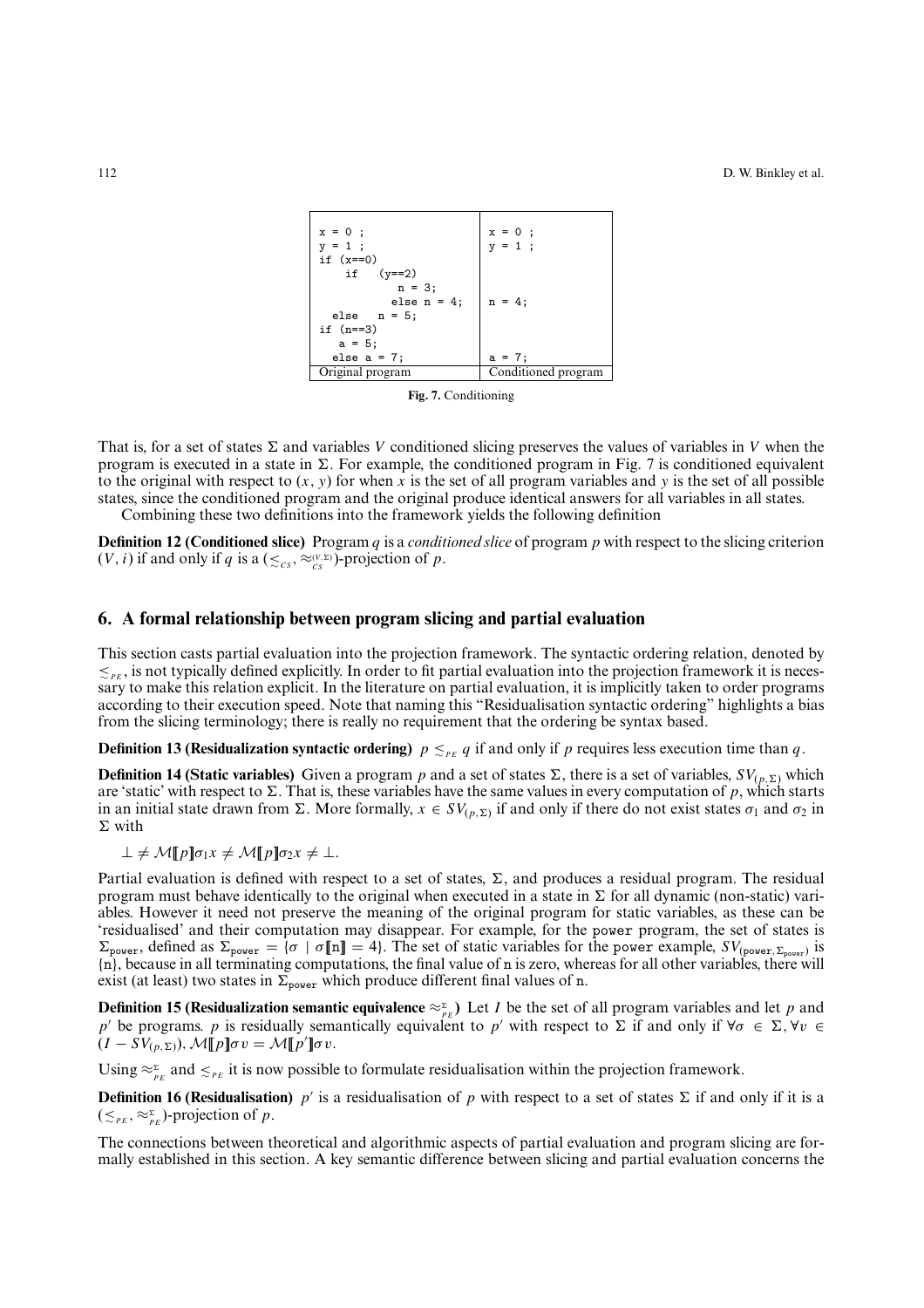form of semantics preserved by each. Residualisation semantic equivalence (for C-like programs which are defined to have strict semantics) is, unsurprisingly, defined with respect to a strict semantics.

However, as was discussed in Sect. 4, slicing preserves lazy and not strict semantics. The nature of the semantics preserved by slicing and residualisation is therefore one of the key differences between the two approaches to program specialisation.

The syntactic ordering used in partial evaluation also differs from that used in both syntax-preserving and amorphous slicing. There are situations where the two relations will agree, for example, both would allow<sup>4</sup> the transformation

 $[[x=x+2;x=x-1:] \Rightarrow [[x++:]]$ 

However, there are also situations where the two relations disagree. This occurs, for example, when a transformation reduces the number of CFG nodes, but increases the execution time. In this case amorphous slicing allows the transformation, but residualisation does not.

The preceding discussion indicates that partial evaluation is both semantically and syntactically different from slicing (though both fit the projection framework defined in Sect. 5). However, there are similarities between the two approaches to program specialisation. Specifically, setting aside the differences between the syntactic ordering for slicing and partial evaluation, we will prove the following statement can be made about the relationship between partial evaluation and conditioned slicing.

**Theorem 6.1** Let *q* be a residual program constructed from a program *p*, with respect to a set of states  $\Sigma$  If *q* terminates in all states  $\sigma$  in  $\Sigma$  then *q* is semantically equivalent to a conditioned slice of *p* constructed with respect to the slicing criterion  $I - (SV_{(p,\Sigma)}, \Sigma)$ .

Since partial evaluation is defined in terms of strict semantics,  $M$ , and conditioned slicing in terms of lazy semantics  $M_L$ , we first need a result which says that a terminating program's lazy and strict meanings are identical:

**Proposition 1** Let *P* be a program and *σ* be a state in  $\Sigma$ , then  $M[$ [*P*]] $\sigma \neq \bot \implies M_L[$ [*P*]] $\sigma = M[$ [*P*]] $\sigma$ .

*Proof.* This is now proved by structural induction over the language being considered.

skip **Statement** Trivial as by definition,  $M_L[\![skip] \times \ ]$   $\sigma = \sigma = M[\![skip] \times \ ]$  for all  $\sigma$  in  $\Sigma$ .

*abort* **Statement** The result is vacuously true as,  $M[\text{abort}]\sigma = \bot$  for all  $\sigma$  in  $\Sigma$ .

**Assignment statements.** Trivial as  $\mathcal{E}_L[\![e]\!] \sigma = \mathcal{E}[\![e]\!] \sigma$  as  $\sigma \in \Sigma$ .

**Conditional statements.** Let  $\sigma$  be a state in  $\Sigma$  with M[[if (*B*) *S*<sub>1</sub> else *S*<sub>2</sub>] $\sigma \neq \bot$ . Then it follows that  $\mathcal{E}_L[F]\sigma =$  $\mathcal{E}[\![B]\!] \sigma \neq \bot$  as  $\sigma$  is a state in  $\Sigma$ . If  $\mathcal{E}_L[\![B]\!] \sigma = \text{True}$ , then  $\mathcal{M}[\![\text{if } (B) S]$  else  $S_2[\![\sigma \text{ is reduced to just } \mathcal{M}[\![S] \!] \sigma$  and  $\mathcal{M}_L$ [[if (*B*)  $S_1$  else  $S_2$ ]*σ* is reduced to just  $\mathcal{M}_L$ [[ $S_1$ ]*σ* and the result follows immediately from the induction hypothesis. Similarly, if  $\mathcal{E}_L[\![B]\!]$ *σ* = False as  $\mathcal{M}[\![\text{if } (B) S_1 \text{ else } S_2]\!]$ *σ* is reduced to just  $\mathcal{M}[\![S_2]\!]$ *σ* and  $\mathcal{M}_L[\![\text{if } (B) S_1 \text{ else } S_2]\!]$ *σ* is reduced to just  $\mathcal{M}_L[\![S_2]\!] \sigma$ .

**Sequences.** Let  $\sigma \in \Sigma$  with  $\mathcal{M}[\mathcal{S}_1; \mathcal{S}_2] \sigma \neq \bot$ . Hence,  $\mathcal{M}[\mathcal{S}_2] \mathcal{M}[\mathcal{S}_1] \sigma \neq \bot$  and  $\mathcal{M}[\mathcal{S}_1] \sigma \neq \bot$ . The result follows immediately by application of the semantics rule for sequences and the induction hypothesis:

 $\mathcal{M}_L[\mathbf{S}_1; \mathbf{S}_2] \sigma = \mathcal{M}_L[\mathbf{S}_2] \mathcal{M}_L[\mathbf{S}_1] \sigma(\text{by definition})$  $=\mathcal{M}[\![S_2]\!]\mathcal{M}[\![S_1]\!]\sigma$ (induction hypothesis)  $= \mathcal{M}[\![S_1; S_2]\!] \sigma.$ 

While **loops** Let  $\sigma$  be a state in  $\Sigma$ , such that  $\llbracket \text{while } (B) \text{ } S \rrbracket$  terminates in  $\sigma$ . Assume that  $\llbracket \text{while } (B) \text{ } S \rrbracket$  terminates in  $\sigma$  after *n* iterations. Therefore  $\mathcal{M}[\![\nabla \cdot \mathbf{h}]\!]$   $\sigma = \mathcal{M}[\![\nabla \cdot \mathbf{h}]\!]$ *o* for all  $i \geq n$ . Thus, using the definition of the lazy meaning of while loops, it suffices to show that

 $\forall i \geq 0$ , if  $\mathcal{M}[\![\mathcal{W}_i(B, S)]\!] \sigma \neq \bot$  then  $\mathcal{M}_L[\![\mathcal{W}_i(B, S)]\!] \sigma = \mathcal{M}[\![\mathcal{W}_i(B, S)]\!] \sigma$ .

We show this by induction on *i*:

<sup>&</sup>lt;sup>4</sup> This transformation is *allowed* by the definition of partial evaluation, but is not typically exploited in partial evaluation systems.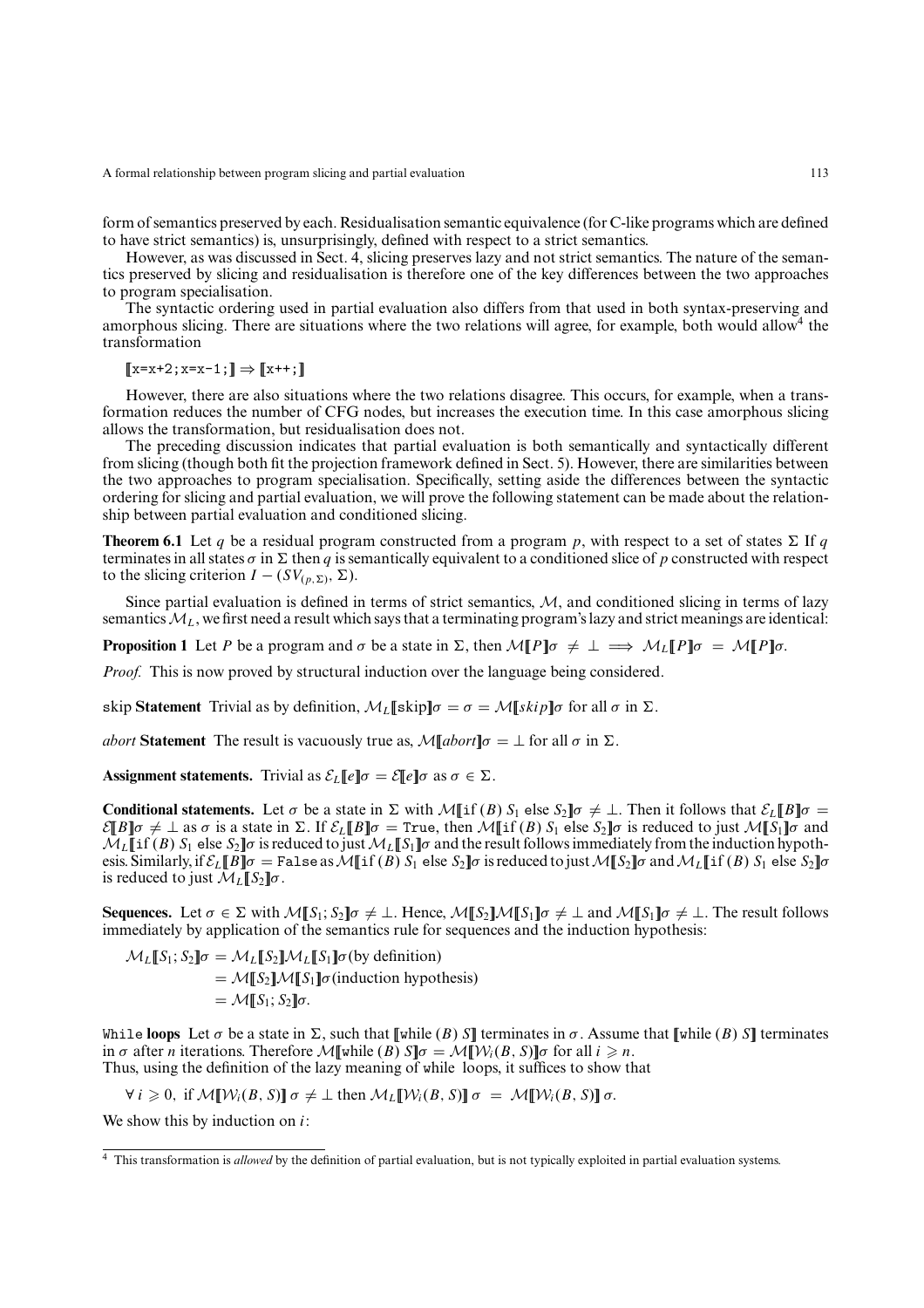- 1. The base case is vacuously true as  $\mathcal{M}[\![\mathcal{W}_0(B, S)]\!] \sigma = \bot$ .
- 2. We now assume that the result holds for *i*th unfolding i.e.:

$$
\forall \sigma \in \Sigma, \text{ if } \mathcal{M}[\![\mathcal{W}_i(B, S)]\!] \sigma \neq \bot \text{ then } \mathcal{M}_L[\![\mathcal{W}_i(B, S)]\!] \sigma = \mathcal{M}[\![\mathcal{W}_i(B, S)]\!] \sigma.
$$

Let  $\sigma$  be a state in  $\Sigma$ , with  $M[\![W_{i+1}(B, S)]\!] \sigma \neq \bot$ .

We must show that  $\mathcal{M}_L[\![\mathcal{W}_{i+1}(B, S)]\!] \sigma = \mathcal{M}[\![\mathcal{W}_{i+1}(B, S)]\!] \sigma$ .

If  $\mathcal{E}[[B]]\sigma = \text{False}$ , then  $\mathcal{M}_L[[\mathcal{W}_{i+1}(B, S)]] \sigma = \mathcal{M}[[\mathcal{W}_{i+1}(B, S)]] \sigma = \sigma$ .

If, on the other hand,  $\mathcal{E}[[B]]\sigma = \text{True}$ , then

 $\mathcal{M}[\![\mathcal{W}_{i+1}(B, S)]\!]$  $\sigma = \mathcal{M}[\![\mathcal{W}_{i}(B, S)]\!]$  $\mathcal{M}[\![S]\!]$  $\sigma$ 

and

 $\mathcal{M}_L[\![\mathcal{W}_{i+1}(B, S)]\!] \sigma = \mathcal{M}_L[\![\mathcal{W}_{i}(B, S)]\!] \mathcal{M}_L[\![S]\!] \sigma$ 

and the result follows immediately by the induction hypothesis.  $\Box$ 

We are now in a position to prove the main result: Theorem 6.1.

*Proof.* Let q be a residual program constructed from a program p, with respect to a set of states  $\Sigma$  and assume *q* terminates in all states *σ* in  $Σ$ .

By Definition 15,

 $\forall \sigma \in \Sigma, \forall v \in (I - SV_{(p,\Sigma)}), \mathcal{M}[\![p]\!] \sigma v = \mathcal{M}[\![q]\!] \sigma v.$ 

Since *q* terminates in all states  $\sigma$  in  $\Sigma$ , Theorem 1 gives,

 $\forall \sigma \in \Sigma, \forall v \in (I - SV_{(p,\Sigma)}), \mathcal{M}_L[\![p]\!] \sigma v = \mathcal{M}_L[\![q]\!] \sigma v.$ 

So by Definition 11,  $p \approx_{cs}^{(I-SV_{(p,j)})^{\Sigma}} q$ . In other words, q is conditioned equivalent to p with respect to (*I* −  $SV(p_0, \Sigma)$ , hence *q* is semantically equivalent to a conditioned slice of *p* constructed with respect to the slicing criterion *I* − (*SV*<sub>(*p*, Σ</sub>), as required.  $□$ 

# **7. Applications**

The correspondence between partial evaluation and conditioned slicing established in this paper may have practical applications in program slicing. This section illustrates some of these potential applications, by showing how existing partial evaluation and slicing techniques could be combined in order to improve slicing.

Consider the example in Fig. 8. In this example, there are four program fragments. These will be referred to by points of the compass. The original program is the northerly program fragment. Previous work on conditioned slicing could be applied to this program fragment in an attempt to reduce the program, using knowledge gleaned from the symbolic states of the program as it is symbolically executed. For the purpose of this discussion, it will be supposed that the set of states with respect to which the conditioning takes place is the set of all possible states, which satisfy the assertion at the start of the program.

Applying the existing approaches to conditioning [DDF<sup>+</sup>04, FDHH04] the program would not be simplified, because current approaches to conditioning handle loops with insufficient precision. For example, using the tool ConSUS [DDF+04], the conditioned slice obtained is the entire program. ConSUS combines symbolic execution with theorem proving to obtain conditioned slices. The symbolic executor works out path conditions, while the theorem prover is used to determine which statements must fail to be executed due to the values of these path conditions. ConSUS can recognise some situations where a loop fails to execute and can exploit limited information about the symbolic execution of the loop, but it fails to detect that the test if total *>*10 is redundant. This is because the symbolic execution does not symbolically execute the unfolded body of the loop.

However, if the program were to have been first partially evaluated, then the loop body would have been unfolded. Using this unfolded loop body, the symbolic executor would be able to provide more information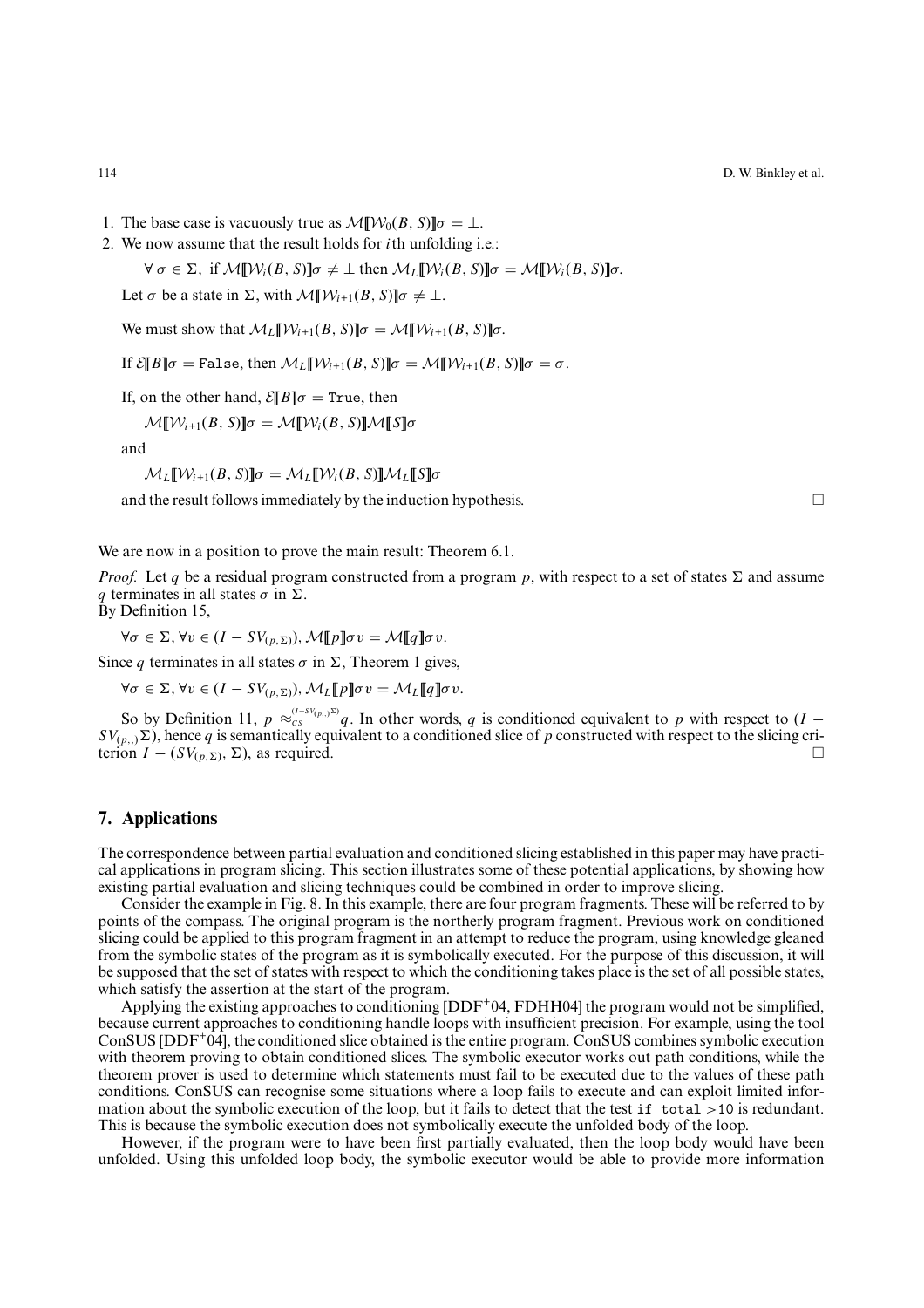

**Fig. 8.** Combining partial evaluation and slicing techniques

about the terminating state of the loop to the theorem prover, allowing it to determine that the test if total > 10 is redundant. This would lead to the improved syntax-preserving conditioned slice in the easterly quadrant. This conditioned slice is thinner than that produced by any existing tool for conditioned slicing, showing that the combination of partial evaluation and conditioned slicing can produce improvements in existing conditioned slicing approaches.

A more dramatic improvement in slicing technology could be obtained by exploiting the amorphous nature of partial evaluation. Amorphous slicing is known to reduce the size of slices because it allows transformation to be applied  $[De 01, DDF<sup>+</sup>04, HBD03, War02]$ . This is to be contrasted with syntax-preserving slicing which allows only statement deletion.

It would be desirable to construct a tool for amorphous conditioned slicing. Such a tool would improve the simplification power of static syntax-preserving slicing, both because it would be amorphous (not syntax-preserving) and because it would be conditioned (not static). Hitherto, no such slicing tool has been constructed; it has proved hard to find effective algorithms for syntax-preserving conditioned slicing, so amorphous conditioned slicing would seem to be an even harder problem. Ward [War03] has shown how a form of amorphous conditioned slicing (called a semantic slice) could be produced by combining the transformations of FermaT [War99] with slicing, but he gives no general algorithm for semantic slicing. The discovery of effective algorithms for amorphous conditioned slicing therefore remains an open problem.

However, some combination of amorphous static slicing, syntax-preserving conditioned slicing and partial evaluation may yield techniques for amorphous conditioned slicing. Consider the program in the southerly quadrant of Fig. 8. This program is an amorphous conditioned slice of the original program in the northerly quadrant. Currently, no slicing tool is available which can produce this program and there are no algorithms in the literature for amorphous conditioned slicing.

Applying partial evaluation (using tempo [CHM+98b]), to the original program in the northerly quadrant, the residual program in the westerly quadrant is obtained. This program is an amorphous conditioned slice (as the previous sections have demonstrated). Unsurprisingly, it is not the ideal formulation of the syntax of the amorphous slice in the southerly quadrant, because tempo is designed for partial evaluation, not slicing. However,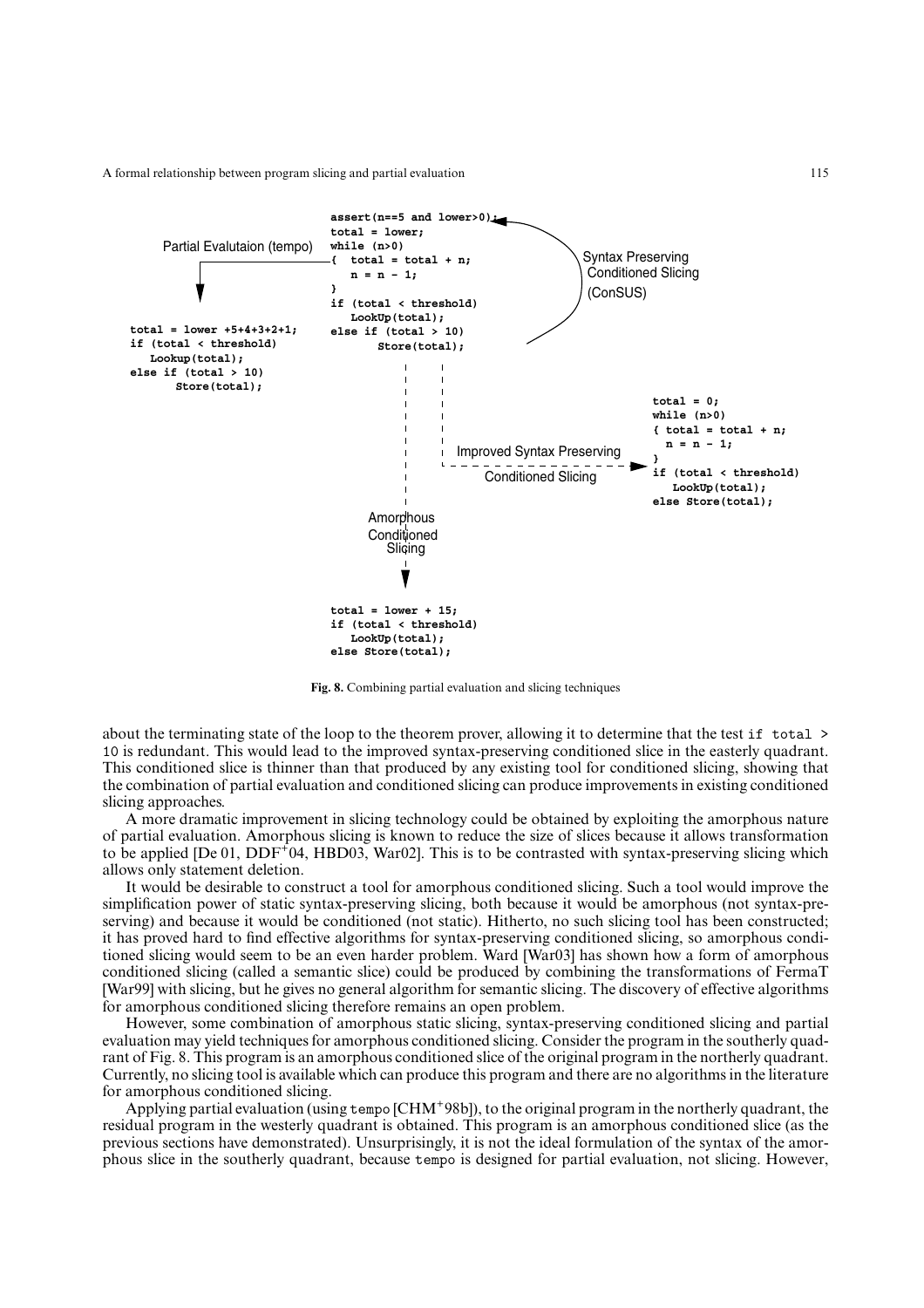| Equivalent to $wc$ -lc           | Equivalent to $wc - c$                                                              | Equivalent to $wc -l$                                              |
|----------------------------------|-------------------------------------------------------------------------------------|--------------------------------------------------------------------|
| void line_char_count             | void line_char_count                                                                | void line_char_count                                               |
| $($ FILE $*$ f $)$               | $($ FILE $*$ f $)$                                                                  | $($ FILE $*$ f $)$                                                 |
|                                  |                                                                                     |                                                                    |
| $int$ lines = 0;                 |                                                                                     | $int$ lines = 0;                                                   |
| int chars;                       | int chars;                                                                          |                                                                    |
| BOOLEAN eof_flag = FALSE         | BOOLEAN eof_flag = FALSE                                                            | $B00LEAN$ eof $flag = FALSE$                                       |
| int n;                           | int n;                                                                              |                                                                    |
| extern void                      | extern void                                                                         | extern void                                                        |
| scan_line(                       | scan_line(                                                                          | scan_line(                                                         |
| FILE $*f$ ,                      | FILE $*f$ ,                                                                         | FILE $*f$ ,                                                        |
| BOOLEAN *bptr,                   | BOOLEAN *bptr,                                                                      | BOOLEAN *bptr,                                                     |
| $int *iptr);$                    | $int *iptr);$                                                                       |                                                                    |
|                                  |                                                                                     |                                                                    |
| scan_line(f, &eof_flag, &n);     | $scan\_line(f, keof\_flag, kn);$                                                    | $scan\_line(f, keof\_flag, kn);$                                   |
| chars $= n$ ;                    | chars $= n$ ;                                                                       |                                                                    |
| while(eof_flag == $FALSE)$ {     | while(eof_flag == $FALSE)$ {                                                        | $\overline{\text{while}(\text{eof}_\text{Iag} == \text{FALSE})}$ { |
| $lines = lines + 1;$             |                                                                                     | $lines = lines + 1;$                                               |
| $scan\_line(f, keof\_flag, kn);$ | $\overline{\text{scan}\_\text{line}(f, \& \text{eof}\_\text{flag}, \& \text{n})}$ ; | $scan\_line2(f, keof\_flag, \rightarrow)$ ;                        |
| chars = $chars + n$ ;            | chars = $chars + n$ ;                                                               |                                                                    |
|                                  |                                                                                     |                                                                    |
| printf("lines=",lines);          |                                                                                     | printf("lines=",lines);                                            |
| printf("chars=",chars);          | printf("chars=",chars);                                                             |                                                                    |
|                                  |                                                                                     |                                                                    |

**Fig. 9.** A scaled-down word-count and two slice-like specialisation

it is tantalisingly close. Using amorphous slicing the expression 5+4+3+2+1 would be (trivially) transformed to 15. Using traditional syntax-preserving conditioned slicing, the constraint lower *>*0 could be exploited, in combination with symbolic state information to determine that the test if total >10 is redundant. This last step is nothing more than generalised partial evaluation, which was not supported by tempo at the time of writing.

The primary role of this paper is theoretical; it demonstrates the correspondence between slicing and partial evaluation. However, the importance of this result is likely to be the application of the connection between the two in work on practical techniques for computing slices. The observations in this section show that it may be possible to combine existing techniques for amorphous slicing and partial evaluation to produce amorphous conditioned slices; a form of slicing for which there are no currently existing techniques.

## **8. Related work**

The relationship between partial evaluation and slicing was first (informally) considered by Reps and Turnidge [RT96]. They concluded

"*The two approaches are actually* complementary*: Partial evaluation and its forwards-orientated relatives take information known at the* beginning *of a program and push it* forward*; backward [static] slicing takes a demand for information at the* end *of a program and pushes it backward.*"[RT96]

They provide as an example the program and two of its slices shown in Fig. 9. The example concerns a scaleddown version of the UNIX word-count utility, which computes the number of lines and number of characters in a file, f, passed as a parameter. The file f is considered to be the input to the program. The program is written so that the input contains no information as to whether or not lines or characters are to be counted, so the program will compute both regardless of the input.

Partial evaluation cannot therefore be applied to this program to separate out the two computations with respect to the variables lines and chars. Syntax-preserving end-slicing can do this however. The syntax-preserving end-slices on the values of chars and lines are depicted in the central and rightmost sections of Fig. 9 respectively.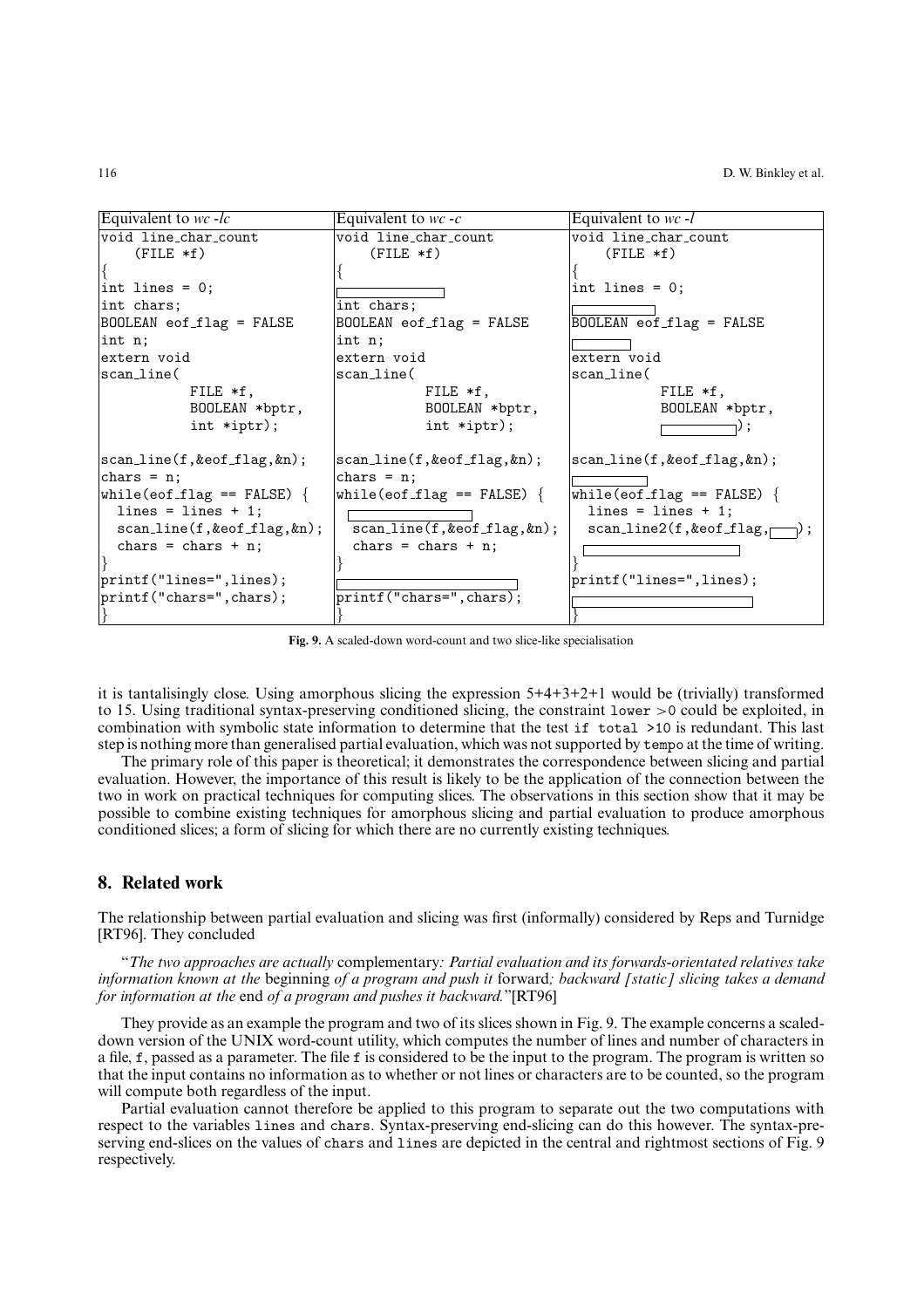A formal relationship between program slicing and partial evaluation 117

Reps and Turnidge [RT96] were interested in syntax-preserving slicing, rather than amorphous or conditioned slicing. From Definitions 8 and 11 it can be seen that semantically, an amorphous slice is simply a conditioned slice where the the set of states  $\Sigma$ , is the set of all possible initial states. From Theorem 6.1 it thus follows that if *q* is a residual program constructed from a program *p*, with respect to a set of all states  $\Sigma$  and if *q* terminates in all states  $\sigma$  in  $\Sigma$  then *q* is semantically equivalent to an amorphous slice of *p* constructed with respect to the non-static variables of *p*.

For the example suggested by Reps and Turnidge, it is not possible to remove computation on either chars or lines individually, because both depend upon the same dynamic variable. Making this variable static will thus make both computations disappear. There is no way to use partial evaluation, as currently implemented, to produce an amorphous slice on the individual variables of the program.

# **9. Summary**

This paper highlights the different syntactic and semantic interpretations which underly slicing and partial evaluation. Various forms of slicing and partial evaluation are formulated in terms of a program projection framework. Having expressed both slicing and partial evaluation using identical terminology, it is then possible formally to compare the two techniques. It is proved that for terminating programs, a residual program produced by partial evaluation is semantically equivalent to a conditioned slice.

# **References**

| [ $And92$ ] | Andersen L (1992) Self-applicable C program specialization. In: Proceedings of the 1992 ACM workshop on partial evalua-<br>tion and semantics-based program manipulation, San Francisco, USA., June 1992. Association for Computing Machinery, pp                                                                                                                                                                                     |
|-------------|---------------------------------------------------------------------------------------------------------------------------------------------------------------------------------------------------------------------------------------------------------------------------------------------------------------------------------------------------------------------------------------------------------------------------------------|
| [BE93]      | $54 - 61$<br>Beck J, Eichmann D (1993) Program and interface slicing for reverse engineering. In: Proceedings of the IEEE/ACM 15th<br>conference on software engineering (ICSE'93), IEEE Computer Society Press, Los Alamitos, California, USA, pp 509–518                                                                                                                                                                            |
| [BF98]      | Blazy S, Facon P (1998) Partial evaluation for program comprehension. ACM Comput Surveys 30(3es), Article 17                                                                                                                                                                                                                                                                                                                          |
| [BG96]      | Binkley DW, Gallagher KB (1996) Program slicing. In: Zelkowitz M (ed) Advances in computing, vol. 43, Academic, New<br>York, $pp 1-50$                                                                                                                                                                                                                                                                                                |
| [BH04]      | Binkley DW, Harman M (2004) A survey of empirical results on program slicing. Adv Comput 62:105–178                                                                                                                                                                                                                                                                                                                                   |
| $[BHO+76]$  | Beckman L, Haraldson A, Oskarsson O, Sandewall E (1976) A partial evaluator, and its use as a programming tool. Artif Intell<br>$7(4):319-357$                                                                                                                                                                                                                                                                                        |
| [Bin97]     | Binkley DW (1997) Semantics guided regression test cost reduction. IEEE Trans Softw Eng 23(8):498–516                                                                                                                                                                                                                                                                                                                                 |
| [Bin98]     | Binkley DW (1998) The application of program slicing to regression testing. In: Harman M, Gallagher K (eds), Information<br>and software technology special issue on program slicing, vol. 40, Elsevier, USA, pp 583–594                                                                                                                                                                                                              |
| [Bin99]     | Binkley DW (1999) Computing amorphous program slices using dependence graphs and a data-flow model. In: ACM sympo-<br>sium on applied computing, The Menger, San Antonio, Texas, USA, ACM Press, New York, NY, USA, pp 519–525                                                                                                                                                                                                        |
| [BO94]      | Bieman JM, Ott LM (1994) Measuring functional cohesion. IEEE Trans Softw Eng 20(8):644–657                                                                                                                                                                                                                                                                                                                                            |
| [CCD98]     | Canfora G, Cimitile A, De Lucia A (1998) Conditioned program slicing. In: Harman M, Gallagher K (eds) Information and<br>software technology special issue on program slicing, vol 40, Elsevier Science B. V., USA, pp 595–607                                                                                                                                                                                                        |
| [CDLM96]    | Cimitile A, De Lucia A, Munro M (1996) A specification driven slicing process for identifying reusable functions. Softw Maint:<br>Res Pract 8:145-178                                                                                                                                                                                                                                                                                 |
| [CF89]      | Cartwright R, Felleisen M (1989) The semantics of program dependence. In: Proceedings of ACM SIGPLAN conference on<br>programming language design and implementation pp 13–27                                                                                                                                                                                                                                                         |
|             | [CHM <sup>+</sup> 98a] Consel C, Hornof L, Marlet R, Muller G, Thibault S, Volanschi E-N (1998) Partial evaluation for software engineering. ACM<br>Computing Surveys, 30(3es), September 1998. Article 20                                                                                                                                                                                                                            |
|             | [CHM <sup>+</sup> 98b] Consel C, Hornof L, Marlet R, Muller G, Thibault S, Volanschi E-N (1998) Tempo: specializing systems applications and<br>beyond. ACM Computing Surveys, 30(3es), Article 19                                                                                                                                                                                                                                    |
| [ $Das98$ ] | Das M (1998) Partial evaluation using dependence graphs. PhD thesis, University of Wisconsin-Madison                                                                                                                                                                                                                                                                                                                                  |
| $[DDF^+04]$ | Danicic S, Daoudi M, Fox C, Harman M, Hierons RM, Howroyd J, Ouarbya L, Ward M (2004) Consus: A lightweight program<br>conditioner. J Syst Softw (accepted)                                                                                                                                                                                                                                                                           |
| $[DDH^+02]$ | Daoudi M, Danicic S, Howroyd J, Harman M, Fox C, Ouarbya L, Ward M (2002) ConSUS: A scalable approach to conditioned<br>slicing. In: Proceedings of IEEE working conference on reverse engineering (WCRE 2002), Richmond, Virginia, USA, October<br>2002. IEEE Computer Society Press, Los Alamitos, California, USA, pp 109 – 118 (Invited for special issue of the Journal of<br>Systems and Software as best paper from WCRE 2002) |
| [DDH04]     | Danicic S, De Lucia A, Harman M (2004) Building executable union slices using conditioned slicing. In: Proceedings of the                                                                                                                                                                                                                                                                                                             |
|             | 12th international workshop on program comprehension (IWPC 2004), Bari, Italy, June 2004. IEEE Computer Society Press,                                                                                                                                                                                                                                                                                                                |
|             | Los Alamitos, California, USA, pp 89–97                                                                                                                                                                                                                                                                                                                                                                                               |
| [De 01]     | De Lucia A (2001) Program slicing: Methods and applications. In: Procedings of the 1st IEEE international workshop on<br>source code analysis and manipulation, Florence, Italy, 2001. IEEE Computer Society Press, Los Alamitos, California, USA,<br>pp 142-149                                                                                                                                                                      |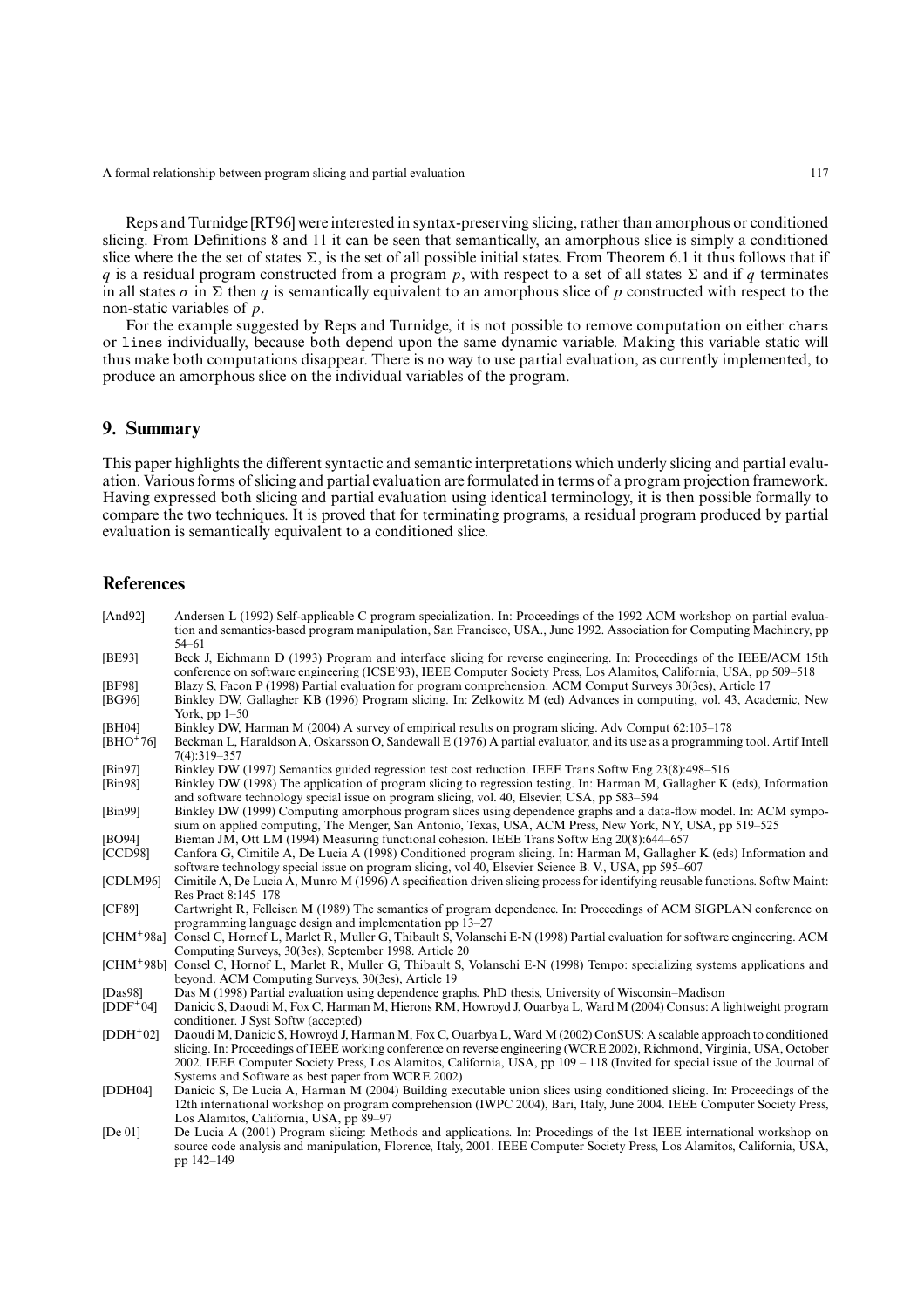- [DFHH00] Danicic S, Fox C, Harman M, Mark Hierons R (2000) ConSIT: A conditioned program slicer. In: Proceedings of the IEEE international conference on software maintenance (ICSM'00), San Jose, California, USA, October 2000. IEEE Computer Society Press, Los Alamitos, California, USA, pp 216–226
- [DFM96] De Lucia A, Fasolino AR, Munro M (1996) Understanding function behaviours through program slicing. In: Proceedings of the 4th IEEE workshop on program comprehension, Berlin, Germany, March 1996. IEEE Computer Society Press, Los Alamitos, California, USA, pp 9–18
- [DHHO04] Danicic S, Harman M, Howroyd J, Ouarbya L (2004) A lazy semantics for program slicing. In: Proceedings of the 1*st.* international workshop on programming language interference and dependence, Verona, Italy
- [DHN98] Dwyer M, Hatcliff J, Nanda M (1998) Using partial evaluation to enable verification of concurrent software. ACM Computing Surveys, 30(3es), September 1998. Article 22
- [Dra98] Draves S (1998) Partial evaluation for media processing. ACM Computing Surveys, 30(3es), September 1998. Article 21
- [Ers78] Ershov AP (1978) On the essence of computation. North-Holland, Amsterdam, pp 391–420
- Fox C, Danicic S, Harman M, Mark Hierons R (2004) ConSIT: a fully automated conditioned program slicer. Softw Pract Exp 34:15–46, (Published online 26th November 2003)
- [FHHD01] Fox C, Harman M, Mark Hierons R, Danicic S (2001) Backward conditioning: a new program specialisation technique and its application to program comprehension. In: Proceedings of the 9th IEEE international workshop on program comprenhesion (IWPC'01), Toronto, Canada, May 2001. IEEE Computer Society Press, Los Alamitos, California, USA, pp 89–97
- [FN87] Futamura Y, Nogi K (1987) Generalized partial computation. In: Bjørner D, Ershov AP, Jones ND (eds) IFIP TC2 Workshop on partial evaluation and mixed computation, North–Holland, pp 133–151
- [FRT95] Field J, Ramalingam G, Tip F (1995) Parametric program slicing. In: Proceedings of the 22nd ACM symposium on principles of programming languages, San Francisco, CA, pp 379–392
- [Fut71] Futamura Y (1971) Partial evaluation of computation process an approach to a compiler compiler. Syst Comput Controls 2(5):721–728
- [Fut99a] Futamura Y (1999) Partial evaluation of computation process an approach to a compiler-compiler. HighOrder Symbolic Comput 12(4):381–391 (Reprinted from Syst · Comput · Controls 2(5), 1971, with a foreword)
- [Fut99b] Futamura Y (1999) Partial evaluation of computation process, revisited. HighOrder Symbolic Comput 12(4):377–380
- [GHS92] Gupta R, Jean Harrold M, Lou Soffa M (1992) An approach to regression testing using slicing. In: Proceedings of the IEEE conference on software maintenance, Orlando, Florida, USA, 1992. IEEE Computer Society Press, Los Alamitos, California, USA, pp 299–308
- [GJ89] Gomard CK, Jones ND (1989) Compiler generation by partial evaluation. In: Ritter GX (ed) Information processing '89. proceedings of the IFIP 11th World computer congress, IFIP, Amsterdam: North-Holland, pp 1139–1144
- [GJ91] Gomard CK, Jones ND (1991) Compiler generation by partial evaluation: a case study. Struct Program 12:123–144<br>[GL91] Gallagher KB, Lyle JR (1991) Using program slicing in software maintenance. IEEE Trans Softw Eng 1
- [GL91] Gallagher KB, Lyle JR (1991) Using program slicing in software maintenance. IEEE Trans Softw Eng 17(8):751–761
- [GM03] Giacobazzi R, Mastroeni I (2003) Non–standard semantics for program slicing. HighOrder Symbolic Comput 16(4):297–339 (Special issue on partial evalution and semantics-based program manipulation)
- [GS96] Glück R, Sørensen M (1996) A roadmap to metacomputation by supercompilation. In: Danvy O, Glück R, Thiemann P (eds) Proceedings of the Dagstuhl seminar on partial evaluation, vol 1110, Schloss Dagstuhl, Wadern, Germany, 12–16 February 1996. Springer, Berlin Heidelberg New York, pp 137–160
- [Har78] Haraldsson A (1978) A partial evaluator, its use for compiling iterative statements in Lisp. In: Conference record of the 5th annual ACM symposium on principles of Programming Languages, Tucson, Arizona, pp 195–202
- 
- [HBD03] Harman M, Binkley DW, Danicic S (2003) Amorphous program slicing. J Syst Softw 68(1):45–64
- [HD95] Harman M, Danicic S (1995) Using program slicing to simplify testing. Softw Test Verif Rel 5(3):143–162<br>[HD97] Harman M, Danicic S (1997) Amorphous program slicing. In: Proceedings of the 5th IEEE international wo Harman M, Danicic S (1997) Amorphous program slicing. In: Proceedings of the 5*th* IEEE international workshop on program comprenhesion (IWPC'97), Dearborn, Michigan, USA, May 1997. IEEE Computer Society Press, Los Alamitos, California, USA, pp 70–79
- [HH01] Harman M, Hierons RM (2001) An overview of program slicing. Softw Focus 2(3):85–92<br>[HHD99] Hierons RM, Harman M, Danicic S (1999) Using program slicing to assist in the detection
- Hierons RM, Harman M, Danicic S (1999) Using program slicing to assist in the detection of equivalent mutants. Softw Test Verif Rel 9(4):233–262
- [HHD<sup>+</sup>01] Harman M, Hierons RM, Danicic S, Howroyd J, Fox C (2001) Pre/post conditioned slicing. In: Proceedings of the IEEE international conference on software maintenance (ICSM'01), Florence, Italy, November 2001. IEEE Computer Society Press, Los Alamitos, California, USA, pp 138–147
- [HHF+02] Hierons RM, Harman M, Fox C, Ouarbya L, Daoudi M (2002) Conditioned slicing supports partition testing. Softw Test Verif Rel 12:23–28
- [HHZM01] Harman M, Hu L, Zhang X, Munro M (2001) GUSTT: an amorphous slicing system which combines slicing and transformation. In: Proceedings of the 1*st* Workshop on Analysis, Slicing, and Transformation (AST 2001), Stuttgart, October 2001. IEEE Computer Society Press, Los Alamitos, California, USA, pp 271–280
- [HPR89] Horwitz S, Prins J, Reps T (1989) Integrating non–interfering versions of programs. ACM Trans Program Lang Syst 11(3):345– 387
- [HRB88] Horwitz S, Reps T, Binkley DW (1988) Interprocedural slicing using dependence graphs. In: ACM SIGPLAN conference on programming language design and implementation, Atlanta, Georgia, Proc SIGPLAN Notices 23(7):35–46
- [JGS93] Jones ND, Gomard CK, Sestoft P (1993) Partial evaluation and automatic program generation. Prentice-Hall, London, England Jackson D, Rollins EJ (1994) Chopping: A generalisation of slicing. Technical Report CMU-CS-94-169, School of Computer Science, Carnegie Mellon University, Pittsburgh, PA, USA
- [JSS85] Jones ND, Sestoft P, Søndergaard H (1985) An experiment in partial evaluation: The generation of a compiler generator. In: Jouannaud J-P (ed) Rewriting techniques and applications: Dijon, France, vol 202 of Lecture notes in computer science, Springer Berlin Heidelberg New York, pp 124–140
- [JSS89] Jones ND, Sestoft P, Søndergaard H (1989) Mix: A self-applicable partial evaluator for experiments in compiler generation. Lisp Symbol Comput 2(1):9–50 (DIKU Report 91/12)